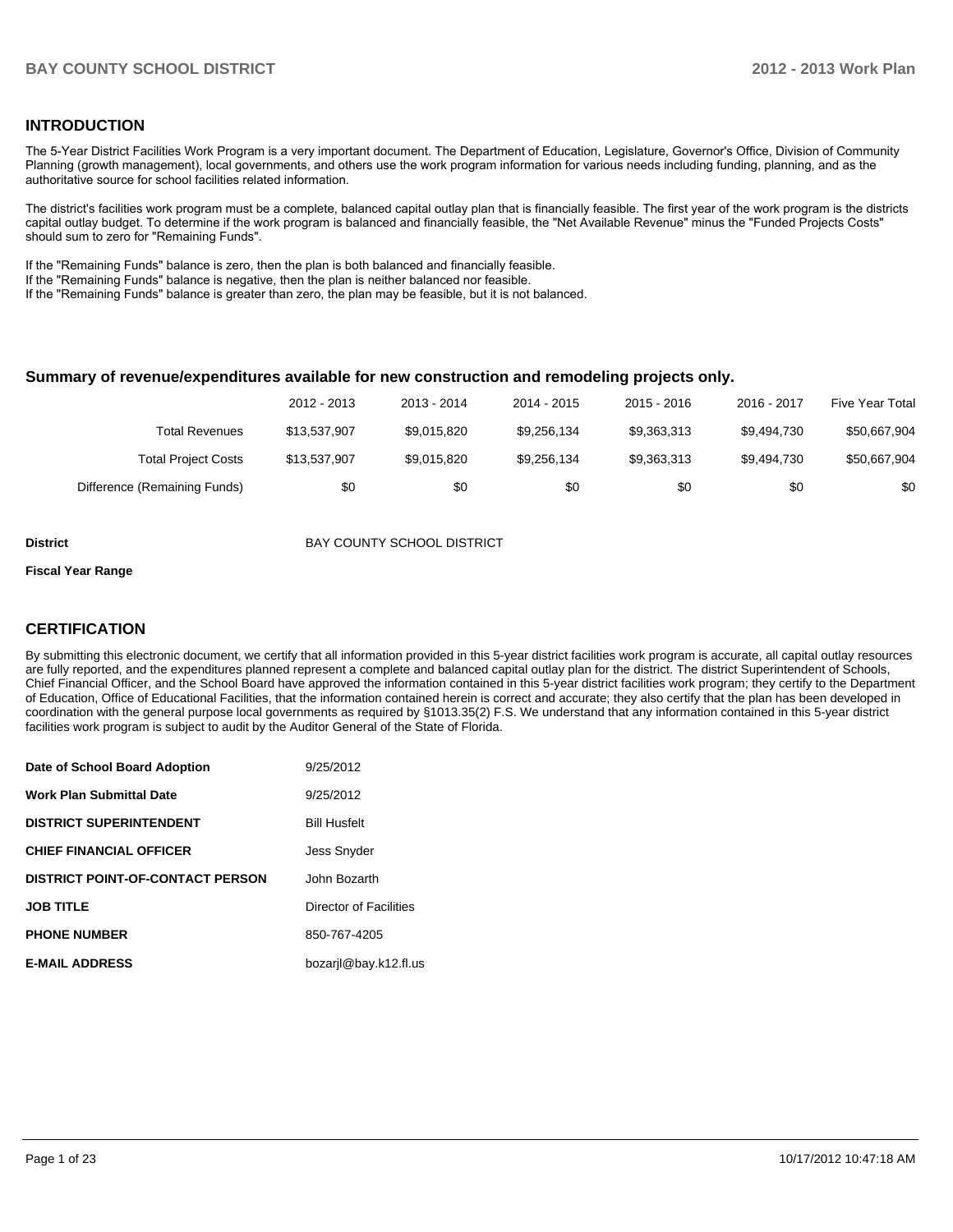# **Expenditures**

#### **Expenditure for Maintenance, Repair and Renovation from 1.50-Mills and PECO**

Annually, prior to the adoption of the district school budget, each school board must prepare a tentative district facilities work program that includes a schedule of major repair and renovation projects necessary to maintain the educational and ancillary facilities of the district.

| Item                                          | 2012 - 2013<br><b>Actual Budget</b> | 2013 - 2014<br>Projected | 2014 - 2015<br>Projected | 2015 - 2016<br>Projected | $2016 - 2017$<br>Projected | <b>Total</b> |  |  |  |  |  |
|-----------------------------------------------|-------------------------------------|--------------------------|--------------------------|--------------------------|----------------------------|--------------|--|--|--|--|--|
| <b>HVAC</b>                                   | \$0                                 | \$0                      | \$0                      | \$0                      | \$0                        | \$0          |  |  |  |  |  |
| Locations: No Locations for this expenditure. |                                     |                          |                          |                          |                            |              |  |  |  |  |  |
| Flooring                                      | \$0                                 | \$0                      | \$0                      | \$0                      | \$0                        | \$0          |  |  |  |  |  |
| Locations: No Locations for this expenditure. |                                     |                          |                          |                          |                            |              |  |  |  |  |  |
| Roofing                                       | \$0                                 | \$0                      | \$0                      | \$0                      | \$0                        | \$0          |  |  |  |  |  |
| Locations: No Locations for this expenditure. |                                     |                          |                          |                          |                            |              |  |  |  |  |  |
| Safety to Life                                | \$0                                 | \$0                      | \$0                      | \$0                      | \$0                        | \$0          |  |  |  |  |  |
| Locations: No Locations for this expenditure. |                                     |                          |                          |                          |                            |              |  |  |  |  |  |
| Fencing                                       | \$0                                 | \$0                      | \$0                      | \$0                      | \$0                        | \$0          |  |  |  |  |  |
| Locations: No Locations for this expenditure. |                                     |                          |                          |                          |                            |              |  |  |  |  |  |
| Parking                                       | \$0                                 | \$0                      | \$0                      | \$0                      | \$0                        | \$0          |  |  |  |  |  |
| Locations: No Locations for this expenditure. |                                     |                          |                          |                          |                            |              |  |  |  |  |  |
| Electrical                                    | \$0                                 | \$0                      | \$0                      | \$0                      | \$0                        | \$0          |  |  |  |  |  |
| Locations: No Locations for this expenditure. |                                     |                          |                          |                          |                            |              |  |  |  |  |  |
| Fire Alarm                                    | \$0                                 | \$0                      | \$0                      | \$0                      | \$0                        | \$0          |  |  |  |  |  |
| Locations: No Locations for this expenditure. |                                     |                          |                          |                          |                            |              |  |  |  |  |  |
| Telephone/Intercom System                     | \$0                                 | \$0                      | \$0                      | \$0                      | \$0                        | \$0          |  |  |  |  |  |
| Locations: No Locations for this expenditure. |                                     |                          |                          |                          |                            |              |  |  |  |  |  |
| <b>Closed Circuit Television</b>              | \$0                                 | \$0                      | \$0                      | \$0                      | \$0                        | \$0          |  |  |  |  |  |
| Locations: No Locations for this expenditure. |                                     |                          |                          |                          |                            |              |  |  |  |  |  |
| Paint                                         | \$0                                 | \$0                      | \$0                      | \$0                      | \$0                        | \$0          |  |  |  |  |  |
| Locations: No Locations for this expenditure. |                                     |                          |                          |                          |                            |              |  |  |  |  |  |
| Maintenance/Repair                            | \$0                                 | \$0                      | \$754,268                | \$884,165                | \$976,301                  | \$2,614,734  |  |  |  |  |  |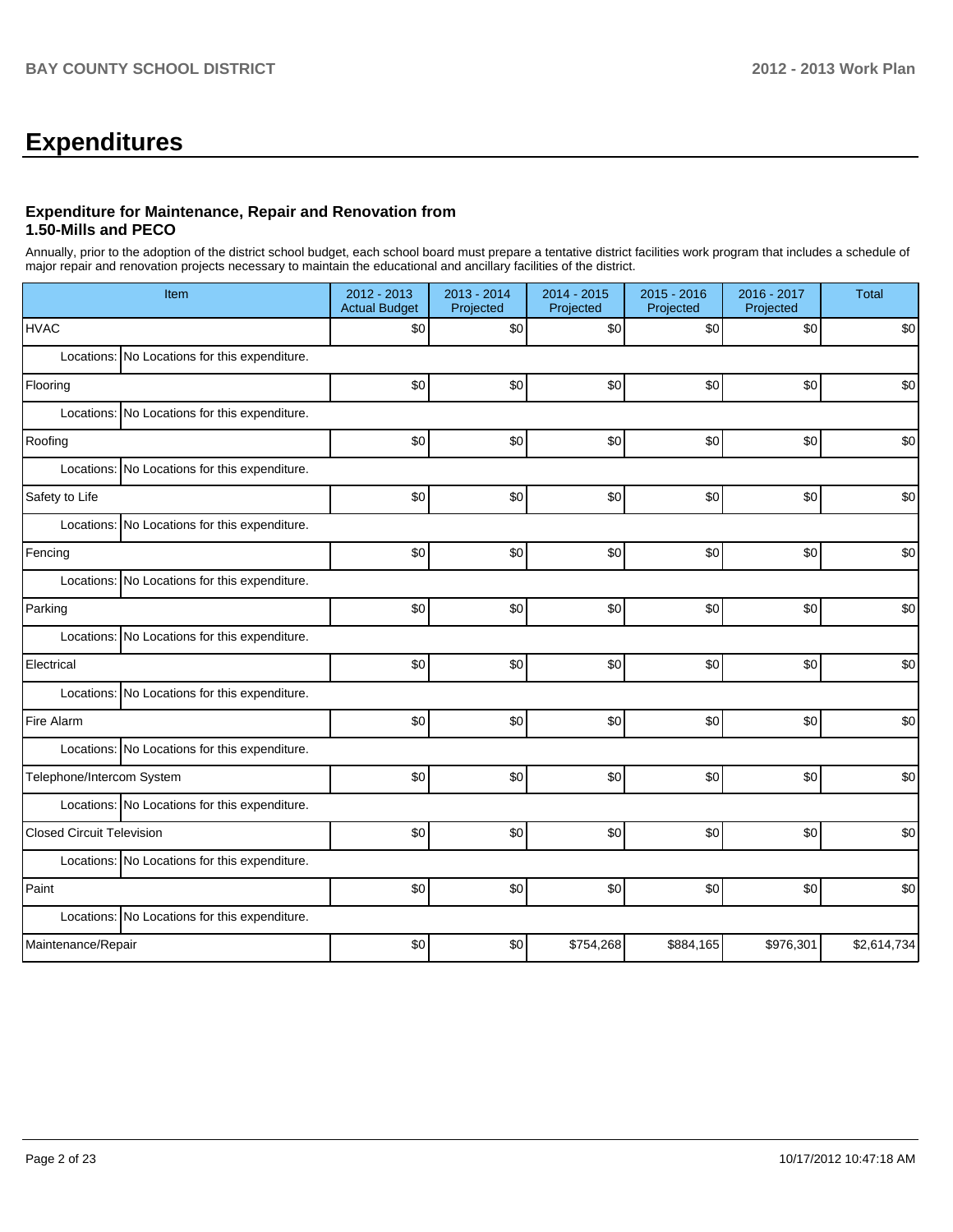|                                            | Locations: A CRAWFORD MOSLEY SENIOR HIGH, A D HARRIS SENIOR HIGH, ARNOLD SENIOR HIGH, BAY SENIOR HIGH, BOZEMAN LEARNING |     |     |           |           |           |             |  |  |
|--------------------------------------------|-------------------------------------------------------------------------------------------------------------------------|-----|-----|-----------|-----------|-----------|-------------|--|--|
|                                            | CENTER, BREAKFAST POINT SCHOOL, CALLAWAY ELEMENTARY, CEDAR GROVE ELEMENTARY, EMERALD BAY ACADEMY,                       |     |     |           |           |           |             |  |  |
|                                            | EVERITT MIDDLE, HILAND PARK ELEMENTARY, HUTCHISON BEACH ELEMENTARY, JINKS MIDDLE, LEASED, LUCILLE MOORE                 |     |     |           |           |           |             |  |  |
|                                            | ELEMENTARY, LYNN HAVEN ELEMENTARY, MAINTENANCE, MARGARET K LEWIS SCHOOL, MARGARET K. LEWIS SCHOOL IN                    |     |     |           |           |           |             |  |  |
|                                            | MILLVILLE , MERRIAM CHERRY STREET ELEMENTARY, MERRITT BROWN MIDDLE, MOWAT MIDDLE, NELSON ADMINISTRATIVE                 |     |     |           |           |           |             |  |  |
|                                            | BUILDING, NEW HORIZONS CENTER (OLD), New Horizons Learning Center (New), NORTHSIDE ELEMENTARY, OAKLAND TERRACE          |     |     |           |           |           |             |  |  |
|                                            | ELEMENTARY, PARKER ELEMENTARY, PATRONIS ELEMENTARY, PATTERSON ELEMENTARY, ROSENWALD HIGH, RUTHERFORD                    |     |     |           |           |           |             |  |  |
|                                            | SENIOR HIGH, SAINT ANDREW SCHOOL, SMITH ELEMENTARY, SOUTHPORT ELEMENTARY, SPRINGFIELD ELEMENTARY,                       |     |     |           |           |           |             |  |  |
|                                            | SURFSIDE MIDDLE, TOM P HANEY VOCATIONAL-TECHNICAL CENTER, TRANSPORTATION, TYNDALL ELEMENTARY, WALLER                    |     |     |           |           |           |             |  |  |
| ELEMENTARY, WAREHOUSE, WEST BAY ELEMENTARY |                                                                                                                         |     |     |           |           |           |             |  |  |
|                                            | Sub Total:                                                                                                              | \$0 | \$0 | \$754.268 | \$884,165 | \$976.301 | \$2.614.734 |  |  |

| <b>IPECO Maintenance Expenditures</b> | ሖ<br>Ψ  | $\sim$<br>w | \$754.268 | \$884<br>165 | \$976,301 | 4.734<br>$\sim$ $\sim$<br>$\bf{u}$<br>ויט⊾∠ |
|---------------------------------------|---------|-------------|-----------|--------------|-----------|---------------------------------------------|
| 1.50 Mill Sub Total:                  | ሖ<br>ΦU | $\sim$<br>w | ሶሳ<br>ΦU  | ሶስ<br>ושב    | ሖ<br>ພບ   | \$0                                         |

No items have been specified.

| Total: | <b>SO!</b> | \$0 | \$754.268 | \$884.165 | \$976,301 | $ -$<br>ሖ<br>$\overline{\phantom{a}}$<br>32.614.734 |
|--------|------------|-----|-----------|-----------|-----------|-----------------------------------------------------|
|--------|------------|-----|-----------|-----------|-----------|-----------------------------------------------------|

#### **Local 1.50 Mill Expenditure For Maintenance, Repair and Renovation**

Anticipated expenditures expected from local funding sources over the years covered by the current work plan.

| Item                                                         | 2012 - 2013<br><b>Actual Budget</b> | $2013 - 2014$<br>Projected | $2014 - 2015$<br>Projected | 2015 - 2016<br>Projected | 2016 - 2017<br>Projected | <b>Total</b> |
|--------------------------------------------------------------|-------------------------------------|----------------------------|----------------------------|--------------------------|--------------------------|--------------|
| Remaining Maint and Repair from 1.5 Mills                    | \$0                                 | \$0                        | \$0                        | \$0                      | \$0                      | \$0          |
| Maintenance/Repair Salaries                                  | \$0                                 | \$0                        | \$0                        | \$0                      | \$0                      | \$0          |
| <b>School Bus Purchases</b>                                  | \$0                                 | \$750,000                  | \$750,000                  | \$750,000                | \$750,000                | \$3,000,000  |
| <b>Other Vehicle Purchases</b>                               | \$0                                 | \$0                        | \$0                        | \$0                      | \$0                      | \$0          |
| Capital Outlay Equipment                                     | \$0                                 | \$0                        | \$0                        | \$0                      | \$0                      | \$0          |
| Rent/Lease Payments                                          | \$0                                 | \$0                        | \$0                        | \$0                      | \$0                      | \$0          |
| <b>COP Debt Service</b>                                      | \$7,838,911                         | \$7,838,911                | \$7,838,911                | \$7,838,911              | \$7,838,911              | \$39,194,555 |
| Rent/Lease Relocatables                                      | \$300,000                           | \$200,000                  | \$200,000                  | \$100,000                | \$100,000                | \$900,000    |
| <b>Environmental Problems</b>                                | \$0                                 | \$0                        | \$0                        | \$0                      | \$0                      | \$0          |
| ls.1011.14 Debt Service                                      | \$0                                 | \$0                        | \$0                        | \$0                      | \$0                      | \$0          |
| <b>Special Facilities Construction Account</b>               | \$0                                 | \$0                        | \$0                        | \$0                      | \$0                      | \$0          |
| Premiums for Property Casualty Insurance - 1011.71<br>(4a,b) | \$2,057,669                         | \$2,057,669                | \$2,057,669                | \$2,057,669              | \$2,057,669              | \$10,288,345 |
| Qualified School Construction Bonds (QSCB)                   | \$0                                 | \$0                        | \$0                        | \$0                      | \$0                      | \$0          |
| Qualified Zone Academy Bonds (QZAB)                          | \$0                                 | \$0                        | \$0                        | \$0                      | \$0                      | \$0          |
| <b>Transfer to Maintenance Department</b>                    | \$1,000,000                         | \$1,000,000                | \$245,732                  | \$115,835                | \$23,699                 | \$2,385,266  |
| Roofing                                                      | \$0                                 | \$0                        | \$1,000,000                | \$1,000,000              | \$1,200,000              | \$3,200,000  |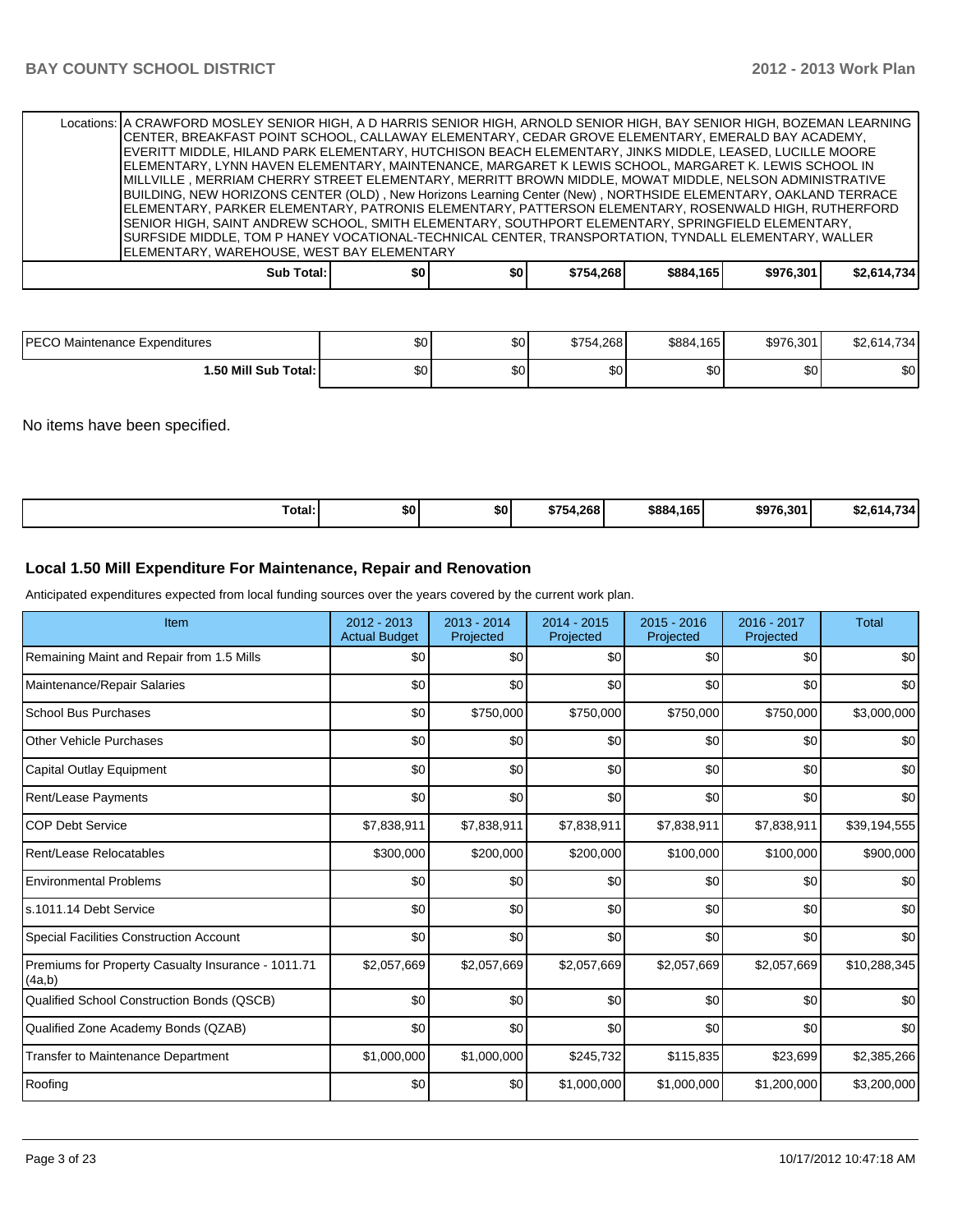| Local Expenditure Totals:         | \$13,263,752 | \$13,111,412 | \$13,511,077 | \$14,044,923 | \$14,733,555 | \$68,664,719 |
|-----------------------------------|--------------|--------------|--------------|--------------|--------------|--------------|
| <b>Capitalized Salaries</b>       | \$108,725    | \$108,725    | \$108,725    | \$108,725    | \$108.725    | \$543,625    |
| Technology - MIS                  | \$400,000    | \$0          | \$0          | \$423,783    | \$700,000    | \$1,523,783  |
| Small Maintenance/Repair Projects | \$1,558,447  | \$1,156,107  | \$1,310,040  | \$1,650,000  | \$1,954,551  | \$7,629,145  |

## **Revenue**

#### **1.50 Mill Revenue Source**

Schedule of Estimated Capital Outlay Revenue from each currently approved source which is estimated to be available for expenditures on the projects included in the tentative district facilities work program. All amounts are NET after considering carryover balances, interest earned, new COP's, 1011.14 and 1011.15 loans, etc. Districts cannot use 1.5-Mill funds for salaries except for those explicitly associated with maintenance/repair projects. (1011.71 (5), F.S.)

| Item                                                                              | Fund | $2012 - 2013$<br><b>Actual Value</b> | $2013 - 2014$<br>Projected | $2014 - 2015$<br>Projected | $2015 - 2016$<br>Projected | $2016 - 2017$<br>Projected | <b>Total</b>     |
|-----------------------------------------------------------------------------------|------|--------------------------------------|----------------------------|----------------------------|----------------------------|----------------------------|------------------|
| (1) Non-exempt property<br>assessed valuation                                     |      | \$14,969,023,087                     | \$14,797,096,796           | \$15,248,145,267           | \$15,850,625,832           | \$16,627,793,484           | \$77,492,684,466 |
| (2) The Millege projected for<br>discretionary capital outlay per<br>ls.1011.71   |      | 0.92                                 | 0.92                       | 0.92                       | 0.92                       | 0.92                       |                  |
| (3) Full value of the 1.50-Mill<br>discretionary capital outlay per<br>ls.1011.71 |      | \$25,147,959                         | \$24,859,123               | \$25,616,884               | \$26,629,051               | \$27,934,693               | \$130,187,710    |
| (4) Value of the portion of the 1.50<br>-Mill ACTUALLY levied                     | 370  | \$13,263,752                         | \$13,111,412               | \$13,511,077               | \$14,044,923               | \$14,733,555               | \$68,664,719     |
| $(5)$ Difference of lines $(3)$ and $(4)$                                         |      | \$11,884,207                         | \$11,747,711               | \$12,105,807               | \$12,584,128               | \$13,201,138               | \$61,522,991     |

#### **PECO Revenue Source**

The figure in the row designated "PECO Maintenance" will be subtracted from funds available for new construction because PECO maintenance dollars cannot be used for new construction.

| <b>Item</b>                   | Fund | $2012 - 2013$<br><b>Actual Budget</b> | $2013 - 2014$<br>Projected | $2014 - 2015$<br>Projected | $2015 - 2016$<br>Projected | $2016 - 2017$<br>Projected | Total       |
|-------------------------------|------|---------------------------------------|----------------------------|----------------------------|----------------------------|----------------------------|-------------|
| IPECO New Construction        | 340  | \$0 <sub>l</sub>                      | \$0                        | \$80.144                   | \$27.153                   | \$0                        | \$107.297   |
| PECO Maintenance Expenditures |      | \$0                                   | \$0 <sub>1</sub>           | \$754.268                  | \$884.165                  | \$976.301                  | \$2.614.734 |
|                               |      | \$0                                   | \$0                        | \$834.412                  | \$911,318                  | \$976.301                  | \$2,722,031 |

#### **CO & DS Revenue Source**

Revenue from Capital Outlay and Debt Service funds.

| <b>Item</b>                                        | Fund | $2012 - 2013$<br><b>Actual Budget</b> | $2013 - 2014$<br>Projected | $2014 - 2015$<br>Projected | $2015 - 2016$<br>Projected | $2016 - 2017$<br>Projected | Total     |
|----------------------------------------------------|------|---------------------------------------|----------------------------|----------------------------|----------------------------|----------------------------|-----------|
| ICO & DS Cash Flow-through<br><b>I</b> Distributed | 360  | \$150.139                             | \$150.139                  | \$150.139                  | \$150.139                  | \$150.139                  | \$750.695 |
| ICO & DS Interest on<br>Undistributed CO           | 360  | \$10,031                              | \$10,031                   | \$10.031                   | \$10,031                   | \$10,031                   | \$50,155  |
|                                                    |      | \$160,170                             | \$160,170                  | \$160.170                  | \$160,170                  | \$160,170                  | \$800,850 |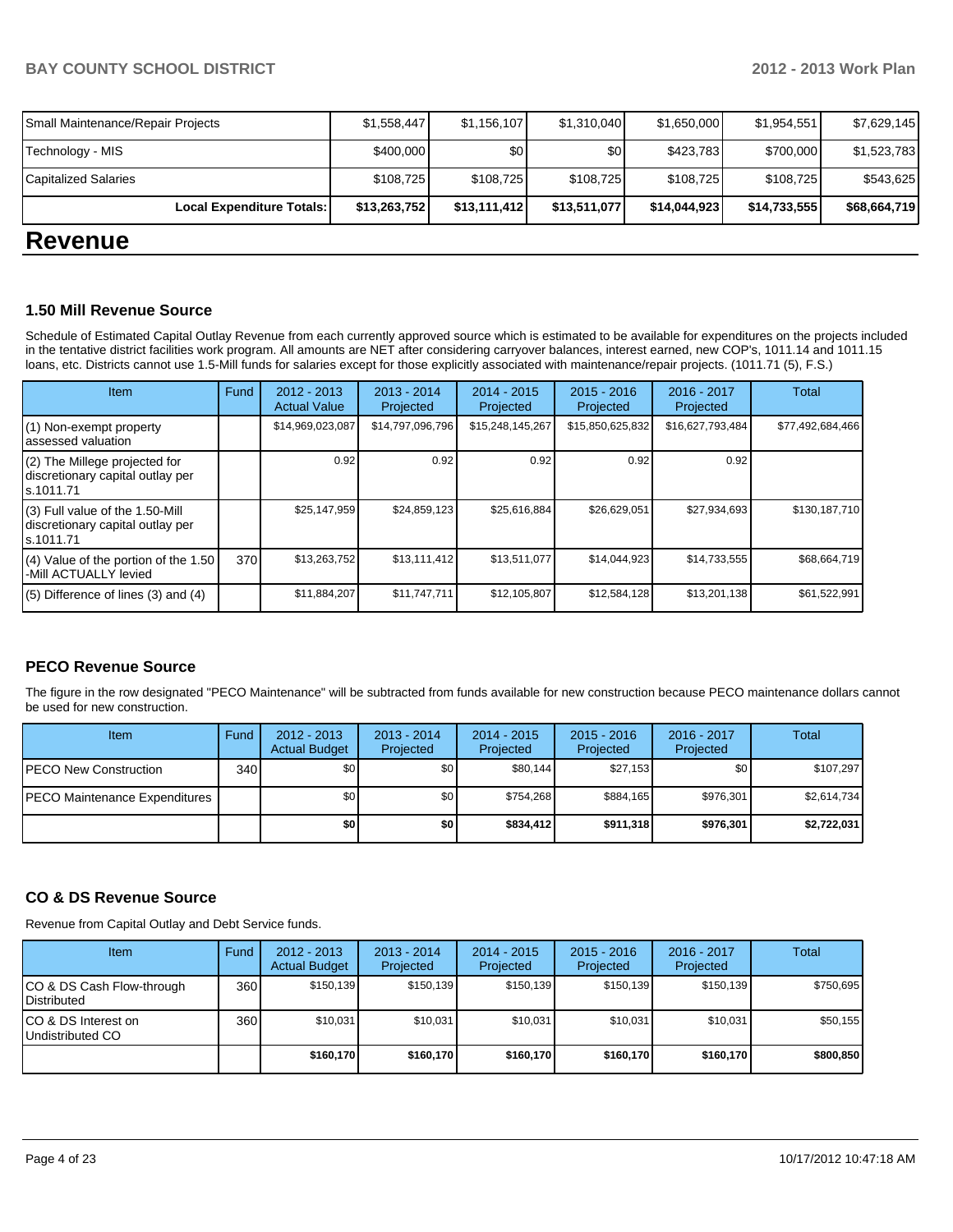No

#### **Fair Share Revenue Source**

Nothing reported for this section. All legally binding commitments for proportionate fair-share mitigation for impacts on public school facilities must be included in the 5-year district work program.

#### **Sales Surtax Referendum**

Specific information about any referendum for a 1-cent or ½-cent surtax referendum during the previous year.

**Did the school district hold a surtax referendum during the past fiscal year 2011 - 2012?**

#### **Additional Revenue Source**

Any additional revenue sources

| Item                                                                                                   | 2012 - 2013<br><b>Actual Value</b> | 2013 - 2014<br>Projected | 2014 - 2015<br>Projected | $2015 - 2016$<br>Projected | 2016 - 2017<br>Projected | <b>Total</b> |
|--------------------------------------------------------------------------------------------------------|------------------------------------|--------------------------|--------------------------|----------------------------|--------------------------|--------------|
| Proceeds from a s.1011.14/15 F.S. Loans                                                                | \$0                                | \$0                      | \$0                      | \$0                        | \$0                      | \$0          |
| District Bonds - Voted local bond<br>referendum proceeds per s.9, Art VII<br><b>State Constitution</b> | \$0                                | \$0                      | \$0                      | \$0                        | \$0                      | \$0          |
| Proceeds from Special Act Bonds                                                                        | \$0                                | \$0                      | \$0                      | \$0                        | \$0                      | \$0          |
| Estimated Revenue from CO & DS Bond<br>Sale                                                            | \$0                                | \$0                      | \$0                      | \$0                        | \$0                      | \$0          |
| Proceeds from Voted Capital<br>Improvements millage                                                    | \$0                                | \$0                      | \$0                      | \$0                        | \$0                      | \$0          |
| Other Revenue for Other Capital Projects                                                               | \$900                              | \$0                      | \$0                      | \$0                        | \$0                      | \$900        |
| Proceeds from 1/2 cent sales surtax<br>authorized by school board                                      | \$14,500,000                       | \$14,500,000             | \$14,500,000             | \$14,500,000               | \$14,500,000             | \$72,500,000 |
| Proceeds from local governmental<br>infrastructure sales surtax                                        | \$0                                | \$0                      | \$0                      | \$0                        | \$0                      | \$0          |
| Proceeds from Certificates of<br>Participation (COP's) Sale                                            | \$0                                | \$0                      | \$0                      | \$0                        | \$0                      | \$0          |
| Classrooms First Bond proceeds amount<br>authorized in FY 1997-98                                      | \$0                                | \$0                      | \$0                      | \$0                        | \$0                      | \$0          |
| <b>Classrooms for Kids</b>                                                                             | \$0                                | \$0                      | \$0                      | \$0                        | \$0                      | \$0          |
| <b>District Equity Recognition</b>                                                                     | \$0                                | \$0                      | \$0                      | \$0                        | \$0                      | \$0          |
| <b>Federal Grants</b>                                                                                  | \$0                                | \$0                      | \$0                      | \$0                        | \$0                      | \$0          |
| Proportionate share mitigation (actual<br>cash revenue only, not in kind donations)                    | \$0                                | \$0                      | \$0                      | \$0                        | \$0                      | \$0          |
| Impact fees received                                                                                   | \$0                                | \$0                      | \$0                      | \$0                        | \$0                      | \$0          |
| Private donations                                                                                      | \$0                                | \$0                      | \$0                      | \$0                        | \$0                      | \$0          |
| Grants from local governments or not-for-<br>profit organizations                                      | \$0                                | \$0                      | \$0                      | \$0                        | \$0                      | \$0          |
| Interest, Including Profit On Investment                                                               | \$0                                | \$0                      | \$0                      | \$0                        | \$0                      | \$0          |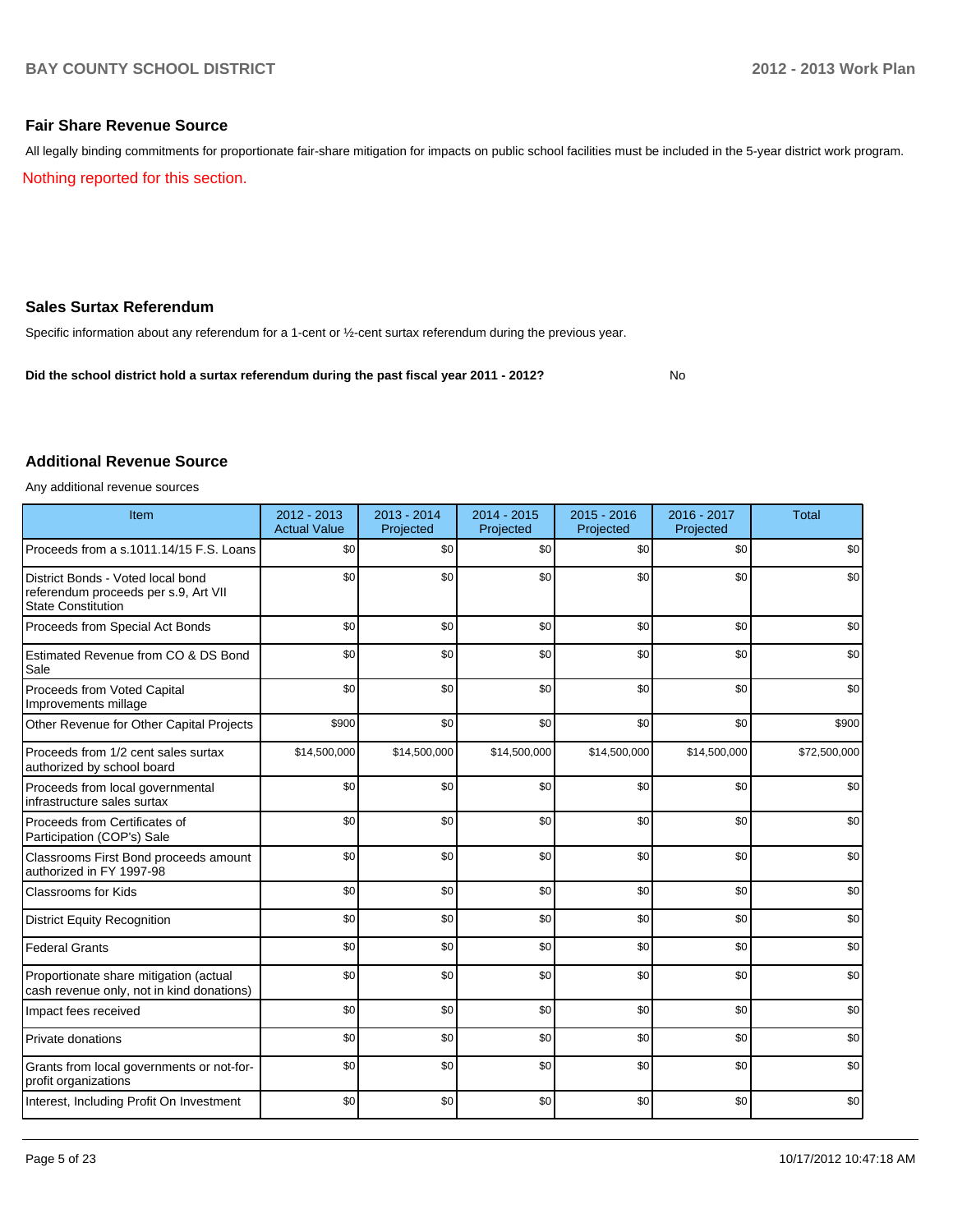| Revenue from Bonds pledging proceeds<br>Ifrom 1 cent or 1/2 cent Sales Surtax                               | \$0           | \$0           | \$0           | \$0           | \$0              | \$0            |
|-------------------------------------------------------------------------------------------------------------|---------------|---------------|---------------|---------------|------------------|----------------|
| Total Fund Balance Carried Forward                                                                          | \$12,432,303  | \$647,275     | \$807,445     | \$967,615     | \$1,126,185      | \$15,980,823   |
| General Capital Outlay Obligated Fund<br>Balance Carried Forward From Total<br>Fund Balance Carried Forward | (\$7,263,841) | \$0           | \$0           | \$0           | \$0 <sub>1</sub> | (\$7,263,841)  |
| Special Facilities Construction Account                                                                     | \$0           | \$0           | \$0           | \$0           | \$0              | \$0            |
| IOne Cent - 1/2 Cent Sales Surtax Debt<br>Service From Total Fund Balance Carried<br><b>IForward</b>        | (\$6,291,625) | (\$6,291,625) | (\$6,291,625) | (\$6,291,625) | (\$6,291,625)    | (\$31,458,125) |
| Capital Outlay Projects Funds Balance<br>Carried Forward From Total Fund<br>Balance Carried Forward         | \$0           | \$0           | \$0           | \$0           | \$0              | \$0            |
| <b>Subtotal</b>                                                                                             | \$13,377,737  | \$8,855,650   | \$9,015,820   | \$9,175,990   | \$9,334,560      | \$49,759,757   |

# **Total Revenue Summary**

| <b>Item Name</b>                                            | 2012 - 2013<br><b>Budget</b> | $2013 - 2014$<br>Projected | 2014 - 2015<br>Projected | $2015 - 2016$<br>Projected | $2016 - 2017$<br>Projected | <b>Five Year Total</b> |
|-------------------------------------------------------------|------------------------------|----------------------------|--------------------------|----------------------------|----------------------------|------------------------|
| Local 1.5 Mill Discretionary Capital Outlay<br>l Revenue    | \$13,263,752                 | \$13,111,412               | \$13.511.077             | \$14.044.923               | \$14,733,555               | \$68,664,719           |
| IPECO and 1.5 Mill Maint and Other 1.5<br>Mill Expenditures | (\$13,263,752)               | (S13.111.412)              | (\$13,511,077)           | (S14, 044, 923)            | (S14, 733, 555)            | (\$68,664,719)         |
| IPECO Maintenance Revenue                                   | \$0                          | \$0                        | \$754.268                | \$884.165                  | \$976.301                  | \$2,614,734            |
| <b>Available 1.50 Mill for New</b><br><b>Construction</b>   | \$0                          | \$0                        | \$0                      | \$0                        | \$0                        | \$0 <sub>1</sub>       |

| <b>Item Name</b>                 | 2012 - 2013<br><b>Budget</b> | $2013 - 2014$<br>Projected | 2014 - 2015<br>Projected | $2015 - 2016$<br>Projected | 2016 - 2017<br>Projected | <b>Five Year Total</b> |
|----------------------------------|------------------------------|----------------------------|--------------------------|----------------------------|--------------------------|------------------------|
| ICO & DS Revenue                 | \$160,170                    | \$160,170                  | \$160.170                | \$160,170                  | \$160,170                | \$800,850              |
| IPECO New Construction Revenue   | \$0                          | \$0                        | \$80.144                 | \$27,153                   | \$0                      | \$107,297              |
| <b>Other/Additional Revenue</b>  | \$13,377,737                 | \$8,855,650                | \$9,015,820              | \$9,175,990                | \$9,334,560              | \$49,759,757           |
| <b>Total Additional Revenuel</b> | \$13,537,907                 | \$9,015,820                | \$9,256,134              | \$9,363,313                | \$9,494,730              | \$50,667,904           |
| <b>Total Available Revenue</b>   | \$13,537,907                 | \$9,015,820                | \$9,256,134              | \$9,363,313                | \$9,494,730              | \$50,667,904           |

# **Project Schedules**

#### **Capacity Project Schedules**

A schedule of capital outlay projects necessary to ensure the availability of satisfactory classrooms for the projected student enrollment in K-12 programs.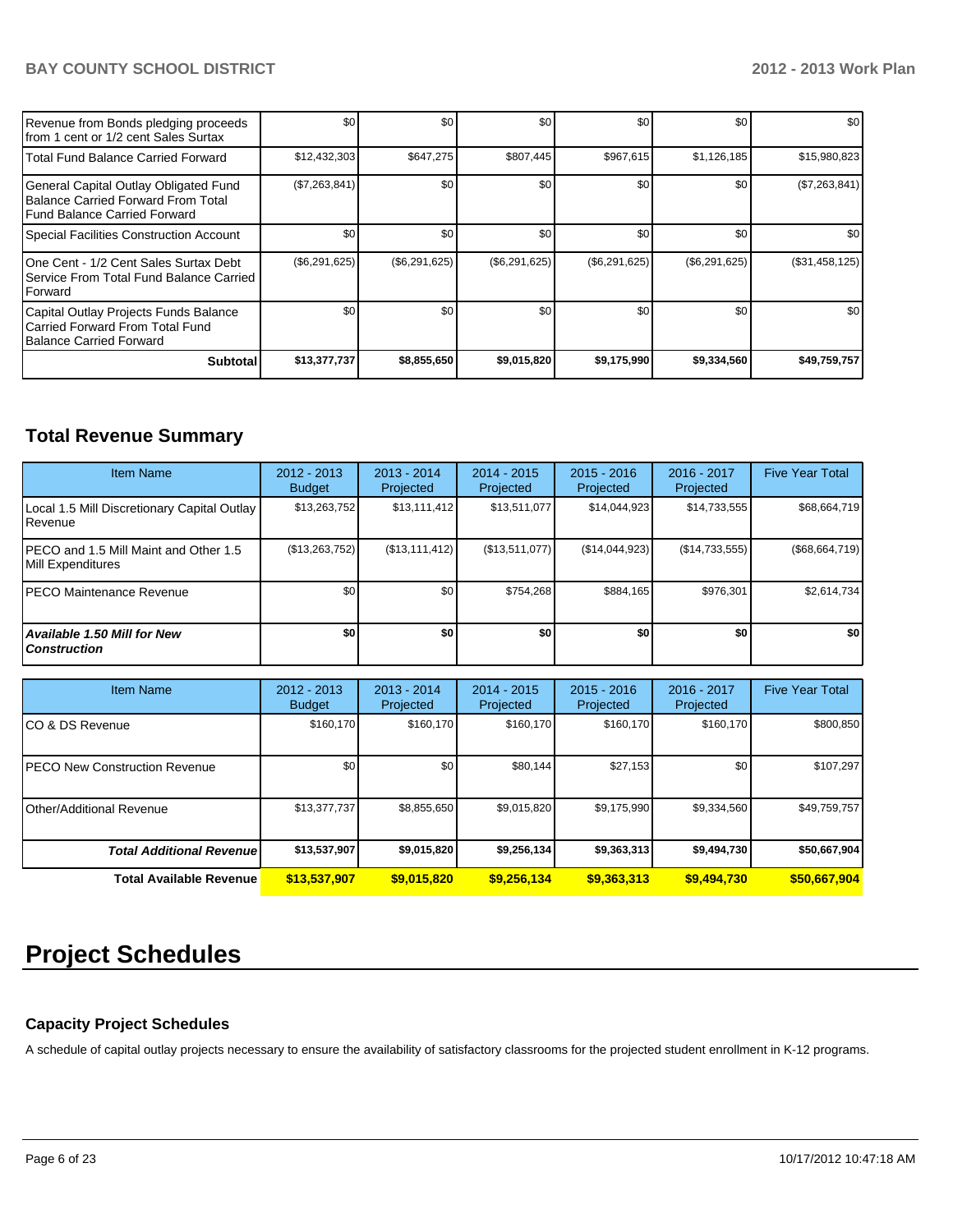Nothing reported for this section.

| <b>Planned Cost:</b>     |  |  |  |
|--------------------------|--|--|--|
| <b>Student Stations:</b> |  |  |  |
| <b>Total Classrooms:</b> |  |  |  |
| Gross Sq Ft:             |  |  |  |

### **Other Project Schedules**

Major renovations, remodeling, and additions of capital outlay projects that do not add capacity to schools.

| <b>Project Description</b>                                                                                  | Location                                | $2012 - 2013$<br><b>Actual Budget</b> | 2013 - 2014<br>Projected | $2014 - 2015$<br>Projected | $2015 - 2016$<br>Projected | 2016 - 2017<br>Projected | <b>Total</b>    | Funded |
|-------------------------------------------------------------------------------------------------------------|-----------------------------------------|---------------------------------------|--------------------------|----------------------------|----------------------------|--------------------------|-----------------|--------|
| Minor Maintenance/Repair                                                                                    | Location not specified                  | \$1,095,130                           | \$0                      | \$0                        | \$0                        | \$0                      | \$1,095,130 Yes |        |
| <b>Technology Upgrades</b>                                                                                  | Location not specified                  | \$1,175,451                           | \$0                      | \$0                        | \$0                        | \$0                      | \$1,175,451 Yes |        |
| <b>Unappropriated Funds</b>                                                                                 | Location not specified                  | \$908,214                             | \$647,275                | \$807,445                  | \$967,615                  | \$1,126,185              | \$4,456,734 Yes |        |
| Transfer to Maintenance Dept.                                                                               | Location not specified                  | \$313,154                             | \$0                      | \$0                        | \$0                        | \$0                      | \$313,154 Yes   |        |
| Callaway-Renovate Buildings<br>No. 1 & 2: construct multi-<br>purpose room & stage                          | <b>CALLAWAY</b><br><b>ELEMENTARY</b>    | \$420,000                             | \$0                      | \$0                        | \$0                        | \$0                      | \$420,000 Yes   |        |
| Cedar Grove-Renovate<br>Buildings 7 & 8; addition to<br>media Center                                        | <b>CEDAR GROVE</b><br><b>ELEMENTARY</b> | \$0                                   | \$24,545                 | \$1,400,000                | \$0                        | \$0                      | \$1,424,545 Yes |        |
| Mowat-Renovate Building 9                                                                                   | <b>MOWAT MIDDLE</b>                     | \$0                                   | \$1,200,000              | \$0                        | \$0                        | \$0                      | \$1,200,000 Yes |        |
| Rutherford-Renovate Buildings<br>3,8 & 10; replace chiller in<br>Building 15                                | <b>RUTHERFORD SENIOR</b><br><b>HIGH</b> | \$0                                   | \$1,500,000              | \$0                        | \$0                        | \$0                      | \$1,500,000 Yes |        |
| Surfside-Renovate Buildings 1-<br>5; add covered walkways to<br>modulars; renovate restrooms<br> by gym     | <b>SURFSIDE MIDDLE</b>                  | \$1,400,616                           | \$330,000                | \$330,000                  | \$330,000                  | \$300,000                | \$2,690,616 Yes |        |
| Mosley-Upgrade HVAC system<br>to include cooling tower repair<br>& replacement of 3 outside air<br>handlers | A CRAWFORD MOSLEY<br><b>SENIOR HIGH</b> | \$0                                   | \$0                      | \$448,000                  | \$0                        | \$0                      | \$448,000 Yes   |        |
| Jinks-Renovate girls locker<br>room in Building 8                                                           | <b>JINKS MIDDLE</b>                     | \$0                                   | \$0                      | \$0                        | \$168,000                  | \$0                      | \$168,000 Yes   |        |
| Lynn Haven-Renovate rooms<br>51-502A in Building 5; correct<br>drainage; upgrade<br>paving/parking          | <b>LYNN HAVEN</b><br><b>ELEMENTARY</b>  | \$0                                   | \$0                      | \$0                        | \$848,000                  | \$0                      | \$848,000 Yes   |        |
| Bay High-Renovate Buildings<br>12                                                                           | <b>BAY SENIOR HIGH</b>                  | \$1,600,000                           | \$0                      | \$0                        | \$0                        | \$0                      | \$1,600,000 Yes |        |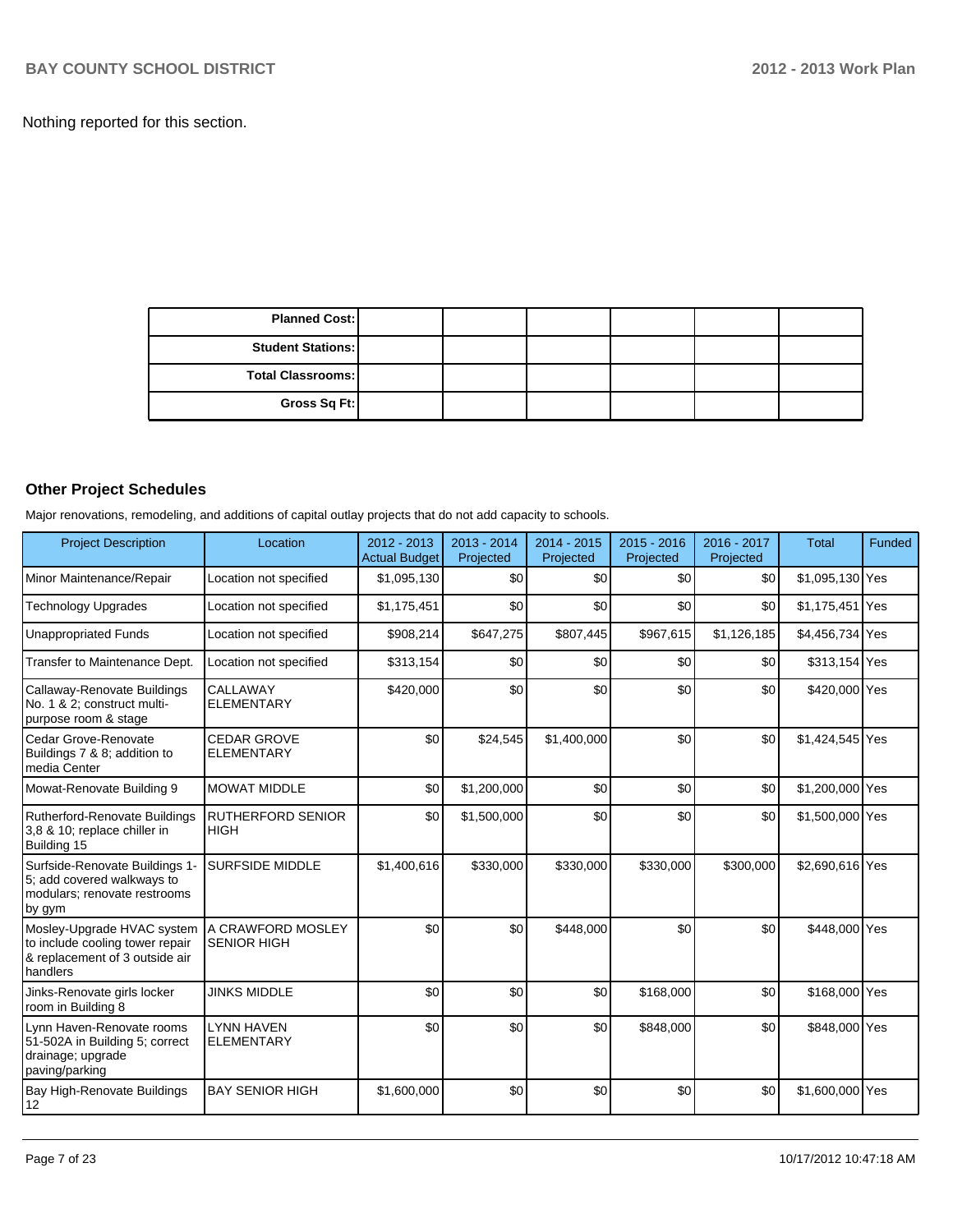| Hiland Park-Construct food<br>service with multi-purpose room ELEMENTARY<br>& stage; Construct<br>administrative suite, correct<br>drainage and add parking and<br>food service drive | <b>HILAND PARK</b>                                           | \$300,000    | \$4,214,000 | \$0         | \$0         | \$0         | \$4,514,000 Yes |  |
|---------------------------------------------------------------------------------------------------------------------------------------------------------------------------------------|--------------------------------------------------------------|--------------|-------------|-------------|-------------|-------------|-----------------|--|
| H.Beach-Convert Buildings<br>2,3,5,6,8,9,13 to central HVAC<br>system; upgrade lighting in<br>media center; correct drainage                                                          | <b>HUTCHISON BEACH</b><br><b>ELEMENTARY</b>                  | \$400,000    | \$0         | \$0         | \$0         | \$0         | \$400,000 Yes   |  |
| Arnold-Engineering study for<br>determining type of HVAC<br>supplement. Covered<br>walkways for media center to<br>cafeteria.                                                         | <b>ARNOLD SENIOR HIGH</b>                                    | \$0          | \$0         | \$0         | \$546,000   | \$0         | \$546,000 Yes   |  |
| Rutherford-Renovate Buildings<br>1,13,14; connect Buildings<br>1,3,4,5,6,7,10,11,12 to central<br>chiller plant                                                                       | <b>RUTHERFORD SENIOR</b><br><b>HIGH</b>                      | \$0          | \$0         | \$0         | \$2,150,170 | \$4,977,830 | \$7,128,000 Yes |  |
| M. Cherry St.-Renovate<br>Buildings 2,4,5; replace<br>concrete sidewalk that<br>connects these buildings to the<br>administration building                                            | <b>MERRIAM CHERRY</b><br><b>STREET ELEMENTARY</b>            | \$0          | \$0         | \$0         | \$0         | \$664,000   | \$664,000 Yes   |  |
| Parker-Renovate Buildings<br>4,6,7,8,9 & 12; replace wall<br>hung HVAC units                                                                                                          | PARKER ELEMENTARY                                            | \$0          | \$0         | \$0         | \$0         | \$439,000   | \$439,000 Yes   |  |
| Haney-Renovate Buildings<br> 6, 8, 9                                                                                                                                                  | TOM P HANEY<br><b>VOCATIONAL-</b><br><b>TECHNICAL CENTER</b> | \$0          | \$0         | \$0         | \$0         | \$1,587,715 | \$1,587,715 Yes |  |
| Oakland Terrace-Renovate<br>Building 1; replace wall hung<br><b>HVAC</b> units                                                                                                        | <b>OAKLAND TERRACE</b><br><b>ELEMENTARY</b>                  | \$0          | \$0         | \$0         | \$1,021,000 | \$0         | \$1,021,000 Yes |  |
| Patterson-Renovate Buildings<br>1,3,5-9, 15; add 2000 sq. ft. to<br>administration area                                                                                               | <b>PATTERSON</b><br><b>ELEMENTARY</b>                        | \$0          | \$0         | \$0         | \$2,205,000 | \$0         | \$2,205,000 Yes |  |
| Springfield-Construct food<br>service with multi-purpose rom<br>& stage                                                                                                               | <b>SPRINGFIELD</b><br><b>ELEMENTARY</b>                      | \$3,500,000  | \$0         | \$0         | \$0         | \$0         | \$3,500,000 Yes |  |
| Roofing Improvements                                                                                                                                                                  | A CRAWFORD MOSLEY<br><b>SENIOR HIGH</b>                      | \$1,000,000  | \$0         | \$0         | \$0         | \$0         | \$1,000,000 Yes |  |
| Flooring - Tommy Smith,<br>Haney, & Bay High                                                                                                                                          | Location not specified                                       | \$145,000    | \$0         | \$0         | \$0         | \$0         | \$145,000 Yes   |  |
| Tommy Oliver Stadium-<br><b>Structural Repairs</b>                                                                                                                                    | Location not specified                                       | \$250,000    | $$0$$       | $$0$$       | $$0$$       | \$0         | \$250,000 Yes   |  |
| Technology Maintenance-<br>Management Information<br>Services                                                                                                                         | Location not specified                                       | \$1,030,342  | \$1,100,000 | \$1,100,000 | \$616,217   | \$400,000   | \$4,246,559 Yes |  |
| Bay High - Renovate Buildings<br>1-5, 10, & 13                                                                                                                                        | <b>BAY SENIOR HIGH</b>                                       | \$0          | \$0         | \$3,830,000 | \$0         | \$0         | \$3,830,000 Yes |  |
| Hiland Park - Renovate<br>Buildings 8, 12 & 13                                                                                                                                        | <b>HILAND PARK</b><br><b>ELEMENTARY</b>                      | \$0          | \$0         | \$1,340,689 | \$511,311   | \$0         | \$1,852,000 Yes |  |
|                                                                                                                                                                                       |                                                              | \$13,537,907 | \$9,015,820 | \$9,256,134 | \$9,363,313 | \$9,494,730 | \$50,667,904    |  |

## **Additional Project Schedules**

Any projects that are not identified in the last approved educational plant survey.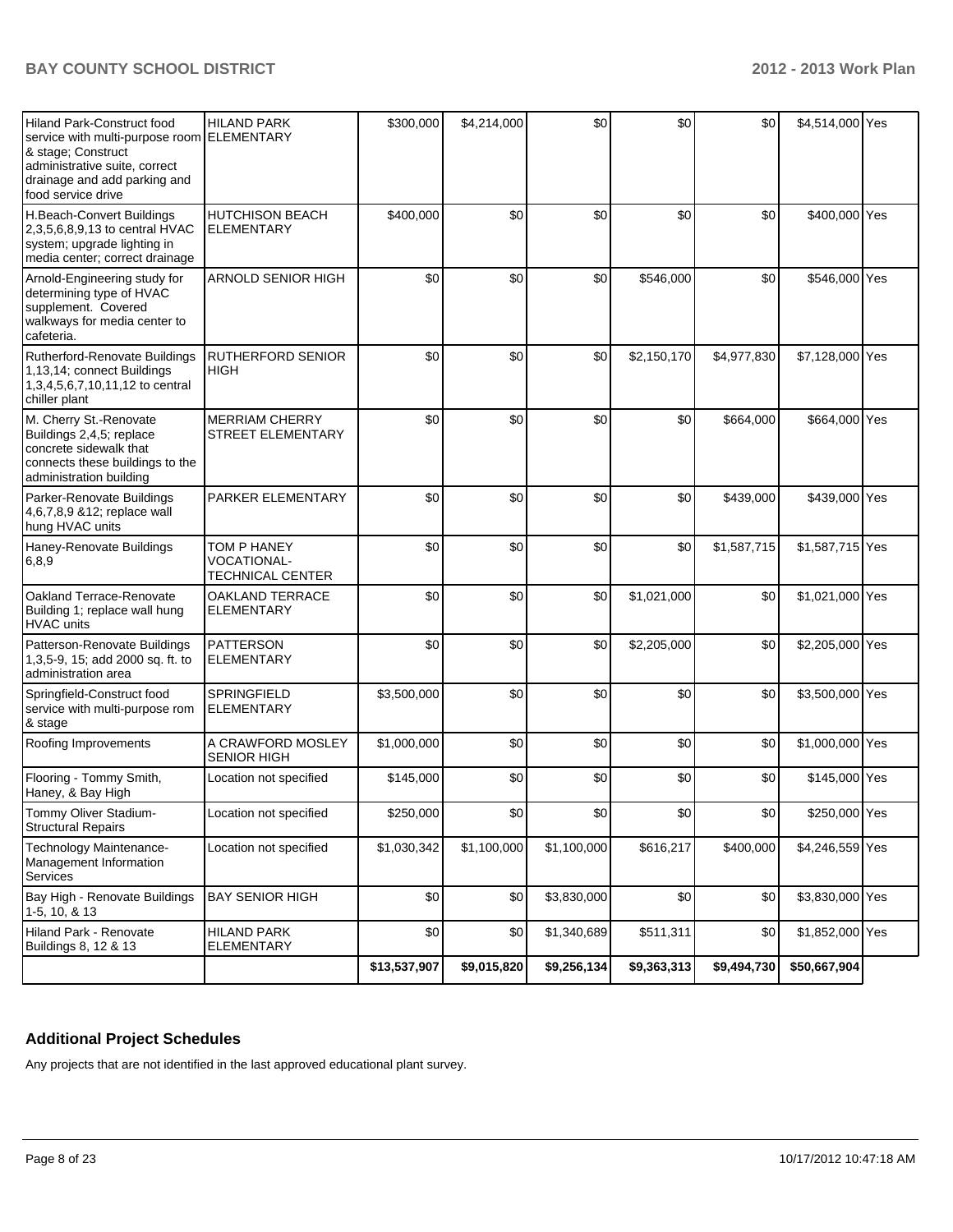| <b>Project Description</b>           | Location                  | <b>Num</b> | $2012 - 2013$<br>Classroom   Actual Budget | 2013 - 2014<br>Projected | $2014 - 2015$<br>Projected | 2015 - 2016<br>Projected | 2016 - 2017<br>Projected | Total | Funded |
|--------------------------------------|---------------------------|------------|--------------------------------------------|--------------------------|----------------------------|--------------------------|--------------------------|-------|--------|
| Project description not<br>specified | Location not<br>specified |            | \$0                                        | \$0                      | \$0                        | \$0                      | \$0                      |       | \$0 No |
|                                      |                           |            | \$0                                        | \$0                      | \$0                        | \$0                      | \$0                      | \$0   |        |

#### **Non Funded Growth Management Project Schedules**

Schedule indicating which projects, due to planned development, that CANNOT be funded from current revenues projected over the next five years.

Nothing reported for this section.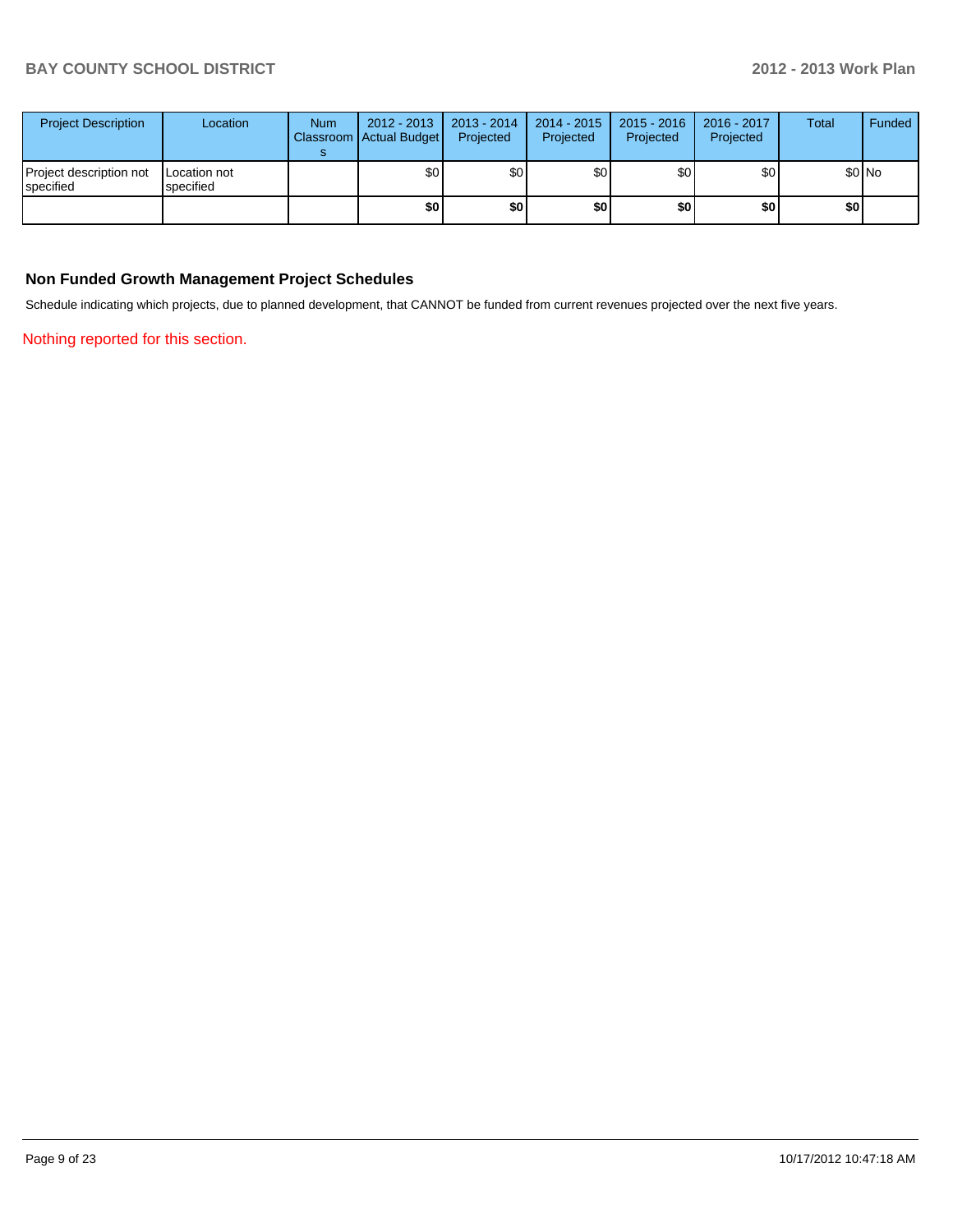## **Capacity Tracking**

| Location                                               | $2012 -$<br>2013 Satis.<br>Stu. Sta. | Actual<br>$2012 -$<br><b>2013 FISH</b><br>Capacity | Actual<br>$2011 -$<br>2012<br><b>COFTE</b> | # Class<br><b>Rooms</b> | Actual<br>Average<br>$2012 -$<br>2013 Class<br><b>Size</b> | Actual<br>$2012 -$<br>2013<br><b>Utilization</b> | <b>New</b><br>Stu.<br>Capacity | <b>New</b><br>Rooms to<br>be<br>Added/Re<br>moved | Projected<br>$2016 -$<br>2017<br><b>COFTE</b> | Projected<br>$2016 -$<br>2017<br><b>Utilization</b> | Projected<br>$2016 -$<br>2017 Class<br><b>Size</b> |
|--------------------------------------------------------|--------------------------------------|----------------------------------------------------|--------------------------------------------|-------------------------|------------------------------------------------------------|--------------------------------------------------|--------------------------------|---------------------------------------------------|-----------------------------------------------|-----------------------------------------------------|----------------------------------------------------|
| <b>BAY SENIOR HIGH</b>                                 | 1,682                                | 1,597                                              | 1,277                                      | 69                      | 19                                                         | 80.00 %                                          | $\Omega$                       | $\Omega$                                          | 1,109                                         | 69.00%                                              | 16                                                 |
| <b>MERRITT BROWN</b><br><b>MIDDLE</b>                  | 1,050                                | 945                                                | 754                                        | 47                      | 16                                                         | 80.00 %                                          | $\Omega$                       | $\Omega$                                          | 689                                           | 73.00 %                                             | 15                                                 |
| <b>HUTCHISON BEACH</b><br><b>ELEMENTARY</b>            | 770                                  | 770                                                | 712                                        | 41                      | 17                                                         | 92.00 %                                          | $\Omega$                       | $\Omega$                                          | 603                                           | 78.00 %                                             | 15                                                 |
| <b>CEDAR GROVE</b><br><b>ELEMENTARY</b>                | 754                                  | 754                                                | 497                                        | 41                      | 12                                                         | 66.00 %                                          | $\Omega$                       | $\Omega$                                          | 508                                           | 67.00 %                                             | 12                                                 |
| CALLAWAY<br><b>ELEMENTARY</b>                          | 835                                  | 835                                                | 534                                        | 45                      | 12                                                         | 64.00 %                                          | $\mathbf 0$                    | $\Omega$                                          | 508                                           | 61.00%                                              | 11                                                 |
| <b>MERRIAM CHERRY</b><br><b>STREET ELEMENTARY</b>      | 543                                  | 543                                                | 429                                        | 29                      | 15                                                         | 79.00 %                                          | $\mathbf 0$                    | $\Omega$                                          | 441                                           | 81.00%                                              | 15                                                 |
| <b>LUCILLE MOORE</b><br><b>ELEMENTARY</b>              | 747                                  | 747                                                | 494                                        | 41                      | 12                                                         | 66.00 %                                          | $\mathbf 0$                    | $\Omega$                                          | 507                                           | 68.00%                                              | 12                                                 |
| <b>EVERITT MIDDLE</b>                                  | 1,441                                | 1,296                                              | 825                                        | 62                      | 13                                                         | 64.00 %                                          | $\mathbf 0$                    | $\Omega$                                          | 723                                           | 56.00 %                                             | 12                                                 |
| <b>HILAND PARK</b><br><b>ELEMENTARY</b>                | 887                                  | 887                                                | 789                                        | 48                      | 16                                                         | 89.00 %                                          | $\Omega$                       | $\Omega$                                          | 661                                           | 75.00 %                                             | 14                                                 |
| <b>JINKS MIDDLE</b>                                    | 1,180                                | 1,062                                              | 673                                        | 51                      | 13                                                         | 63.00 %                                          | $\mathbf 0$                    | $\Omega$                                          | 639                                           | 60.00%                                              | 13                                                 |
| <b>LYNN HAVEN</b><br><b>ELEMENTARY</b>                 | 859                                  | 859                                                | 675                                        | 45                      | 15                                                         | 79.00 %                                          | $\mathbf 0$                    | $\Omega$                                          | 600                                           | 70.00%                                              | 13                                                 |
| <b>MARGARET K. LEWIS</b><br><b>SCHOOL IN MILLVILLE</b> | 344                                  | 344                                                | 137                                        | 31                      | $\overline{4}$                                             | 40.00 %                                          | $\mathbf 0$                    | $\Omega$                                          | 145                                           | 42.00%                                              | 5                                                  |
| <b>OAKLAND TERRACE</b><br><b>ELEMENTARY</b>            | 462                                  | 462                                                | 333                                        | 25                      | 13                                                         | 72.00 %                                          | $\mathbf 0$                    | $\Omega$                                          | 334                                           | 72.00 %                                             | 13                                                 |
| <b>SURFSIDE MIDDLE</b>                                 | 1,425                                | 1,282                                              | 900                                        | 61                      | 15                                                         | 70.00 %                                          | $\mathbf 0$                    | $\Omega$                                          | 720                                           | 56.00 %                                             | 12                                                 |
| PARKER ELEMENTARY                                      | 794                                  | 794                                                | 618                                        | 41                      | 15                                                         | 78.00 %                                          | $\mathbf 0$                    | $\Omega$                                          | 533                                           | 67.00%                                              | 13                                                 |
| <b>SOUTHPORT</b><br><b>ELEMENTARY</b>                  | 558                                  | 558                                                | 395                                        | 29                      | 14                                                         | 71.00 %                                          | $\mathbf 0$                    | $\Omega$                                          | 419                                           | 75.00 %                                             | 14                                                 |
| SPRINGFIELD<br><b>ELEMENTARY</b>                       | 759                                  | 759                                                | 468                                        | 41                      | 11                                                         | 62.00 %                                          | $\mathbf 0$                    | $\Omega$                                          | 725                                           | 96.00%                                              | 18                                                 |
| <b>SAINT ANDREW</b><br><b>SCHOOL</b>                   | 215                                  | 215                                                | 119                                        | 20                      | 6                                                          | 55.00 %                                          | $\mathbf 0$                    | $\Omega$                                          | 97                                            | 45.00%                                              | 5                                                  |
| <b>WALLER ELEMENTARY</b>                               | 749                                  | 749                                                | 514                                        | 40                      | 13                                                         | 69.00 %                                          | $\Omega$                       | $\Omega$                                          | 446                                           | 60.00%                                              | 11                                                 |
| <b>WEST BAY</b><br><b>ELEMENTARY</b>                   | 358                                  | 0                                                  | $\overline{0}$                             | 19                      | $\overline{0}$                                             | 0.00 %                                           | $\overline{0}$                 | $\Omega$                                          | $\mathbf 0$                                   | 0.00%                                               | 0                                                  |
| A D HARRIS SENIOR<br> HIGH                             | 435                                  | $\mathbf 0$                                        | $\Omega$                                   | 18                      | $\overline{0}$                                             | 0.00 %                                           | $\overline{0}$                 | $\overline{0}$                                    | $\mathbf 0$                                   | 0.00%                                               | $\mathbf 0$                                        |
| MARGARET K LEWIS<br>SCHOOL                             | 163                                  | $\mathbf 0$                                        | $\Omega$                                   | 17                      | $\overline{0}$                                             | 0.00%                                            | $\mathbf 0$                    | $\Omega$                                          | $\mathbf 0$                                   | 0.00%                                               | $\mathbf 0$                                        |
| <b>PATTERSON</b><br><b>ELEMENTARY</b>                  | 594                                  | 594                                                | 402                                        | 31                      | 13                                                         | 68.00 %                                          | $\mathbf 0$                    | 0                                                 | 424                                           | 71.00%                                              | 14                                                 |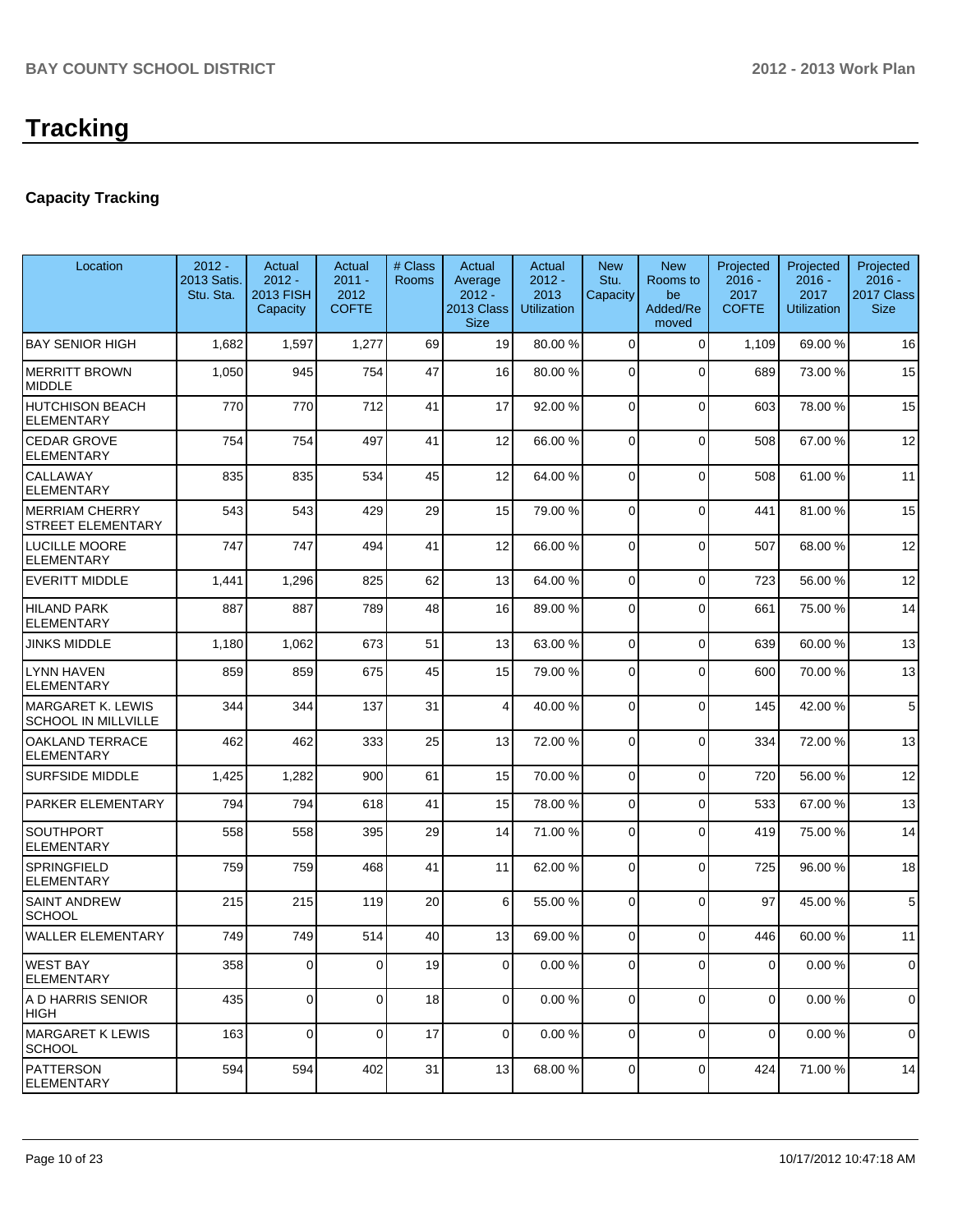| <b>ROSENWALD HIGH</b>                                               | 665      | 598      | 298      | 28          | 11              | 50.00 % | $\Omega$       | $\Omega$ | 263            | 44.00%  | 9           |
|---------------------------------------------------------------------|----------|----------|----------|-------------|-----------------|---------|----------------|----------|----------------|---------|-------------|
| <b>MOWAT MIDDLE</b>                                                 | 1,253    | 1,127    | 916      | 54          | 17              | 81.00%  | $\Omega$       | $\Omega$ | 724            | 64.00%  | 13          |
| <b>RUTHERFORD SENIOR</b><br><b>HIGH</b>                             | 2,056    | 1,953    | 1,283    | 82          | 16              | 66.00 % | $\Omega$       | $\Omega$ | 1.009          | 52.00 % | 12          |
| <b>NORTHSIDE</b><br><b>ELEMENTARY</b>                               | 785      | 785      | 605      | 42          | 14              | 77.00 % | $\Omega$       | $\Omega$ | 539            | 69.00 % | 13          |
| <b>TOM P HANEY</b><br><b>VOCATIONAL-</b><br><b>TECHNICAL CENTER</b> | 731      | 877      | 11       | 41          | $\Omega$        | 1.00 %  | $\Omega$       | $\Omega$ | $\Omega$       | 0.00%   | $\mathbf 0$ |
| A CRAWFORD MOSLEY<br><b>SENIOR HIGH</b>                             | 2,235    | 2,123    | 1,732    | 91          | 19              | 82.00 % | $\Omega$       | $\Omega$ | 1,401          | 66.00 % | 15          |
| <b>TYNDALL ELEMENTARY</b>                                           | 910      | 910      | 703      | 49          | 14              | 77.00 % | $\Omega$       | $\Omega$ | 647            | 71.00%  | 13          |
| <b>SMITH ELEMENTARY</b>                                             | 844      | 844      | 690      | 45          | 15              | 82.00 % | $\Omega$       | $\Omega$ | 612            | 73.00 % | 14          |
| <b>LEASED</b>                                                       | $\Omega$ | $\Omega$ | $\Omega$ | $\mathbf 0$ | $\Omega$        | 0.00%   | $\overline{0}$ | $\Omega$ | $\overline{0}$ | 0.00%   | $\Omega$    |
| <b>PATRONIS</b><br><b>ELEMENTARY</b>                                | 811      | 811      | 754      | 43          | 18              | 93.00 % | $\Omega$       | $\Omega$ | 642            | 79.00 % | 15          |
| <b>ARNOLD SENIOR HIGH</b>                                           | 1,897    | 1,802    | 1,328    | 78          | 17              | 74.00 % | $\Omega$       | $\Omega$ | 1,343          | 75.00 % | 17          |
| <b>BOZEMAN LEARNING</b><br><b>CENTER</b>                            | 1,715    | 1,543    | 1,245    | 74          | 17              | 81.00 % | $\Omega$       | $\Omega$ | 1,009          | 65.00 % | 14          |
| <b>NEW HORIZONS</b><br>CENTER (OLD)                                 | $\Omega$ | 0        | 0        | 0           | $\Omega$        | 0.00%   | $\Omega$       | $\Omega$ | $\Omega$       | 0.00%   | $\mathbf 0$ |
| <b>EMERALD BAY</b><br><b>ACADEMY</b>                                | 302      | $\Omega$ | 0        | 13          | 0               | 0.00%   | $\Omega$       | $\Omega$ | $\Omega$       | 0.00%   | $\mathbf 0$ |
| New Horizons Learning<br>Center (New)                               | 180      | 180      | 83       | 20          | $\overline{4}$  | 46.00 % | $\Omega$       | $\Omega$ | 97             | 54.00 % | 5           |
| <b>BREAKFAST POINT</b><br><b>SCHOOL</b>                             | 1,430    | 1,430    | 973      | 69          | 14              | 68.00 % | $\Omega$       | $\Omega$ | 1.000          | 70.00%  | 14          |
| <b>DEER POINT</b><br><b>ELEMENTARY SCHOOL</b>                       | 867      | 867      | 400      | 47          | $\vert 9 \vert$ | 46.00 % | $\Omega$       | $\Omega$ | 628            | 72.00 % | 13          |
| C C WASHINGTON<br><b>ACADEMY</b>                                    | 238      | 214      | 125      | 10          | 12              | 58.00 % | $\Omega$       | $\Omega$ | 163            | 76.00 % | 16          |
|                                                                     | 34,523   | 32,116   | 22,689   | 1,678       | 14              | 70.65 % | $\mathbf{0}$   | $\bf{0}$ | 20,908         | 65.10%  | 12          |

The COFTE Projected Total (20,908) for 2016 - 2017 must match the Official Forecasted COFTE Total (20,908 ) for 2016 - 2017 before this section can be completed. In the event that the COFTE Projected Total does not match the Official forecasted COFTE, then the Balanced Projected COFTE Table should be used to balance COFTE.

| Projected COFTE for 2016 - 2017 |        |   |
|---------------------------------|--------|---|
| Elementary (PK-3)               | 7,729  |   |
| Middle (4-8)                    | 7,720  | E |
| High (9-12)                     | 5,459  | M |
|                                 | 20,908 |   |

| <b>Grade Level Type</b> | <b>Balanced Projected</b><br>COFTE for 2016 - 2017 |
|-------------------------|----------------------------------------------------|
| Elementary (PK-3)       |                                                    |
| Middle (4-8)            |                                                    |
| High (9-12)             |                                                    |
|                         | 20,908                                             |

#### **Relocatable Replacement**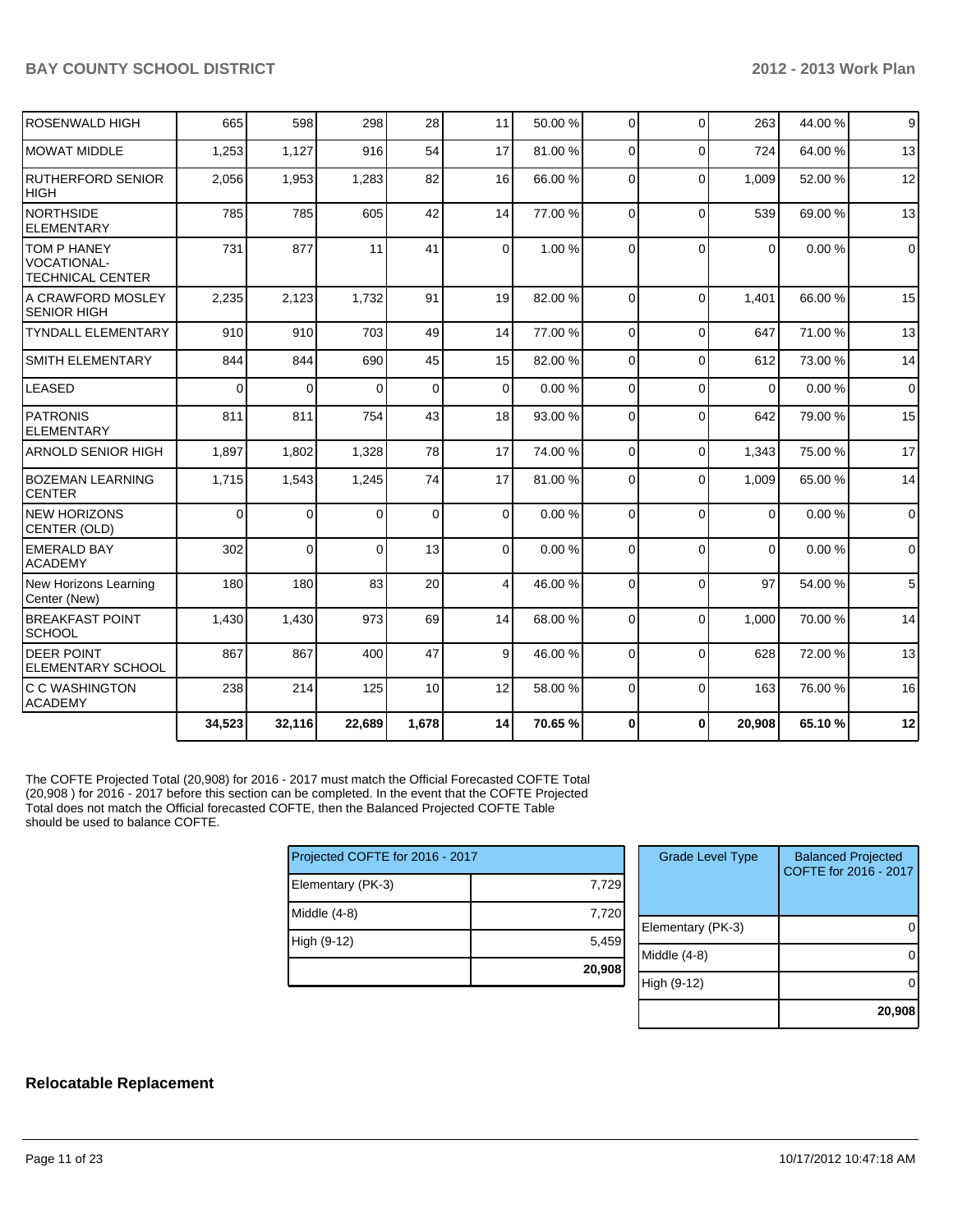Number of relocatable classrooms clearly identified and scheduled for replacement in the school board adopted financially feasible 5-year district work program.

| Location                               | $2012 - 2013$ | $2013 - 2014$ | $2014 - 2015$ | $2015 - 2016$ | 2016 - 2017 | Year 5 Total   |
|----------------------------------------|---------------|---------------|---------------|---------------|-------------|----------------|
| A CRAWFORD MOSLEY SENIOR HIGH          |               | 6             |               |               |             | 8              |
| IWALLER ELEMENTARY                     |               | 5             |               |               |             | 12             |
| ISAINT ANDREW SCHOOL                   | 0             |               | n             |               |             | $\overline{4}$ |
| ISPRINGFIELD ELEMENTARY                | 0             | 3             |               |               |             | 3 <sup>1</sup> |
| IPARKER ELEMENTARY                     | $\Omega$      |               |               |               |             | $\overline{2}$ |
| ISURFSIDE MIDDLE                       | 3             |               | ∩             | <sup>0</sup>  |             | 71             |
| ILYNN HAVEN ELEMENTARY                 | 3             |               | $\Omega$      | $\Omega$      |             | 5 <sub>l</sub> |
| HILAND PARK ELEMENTARY                 |               | ∩             | ∩             | U             |             |                |
| ILUCILLE MOORE ELEMENTARY              | 3             |               | $\Omega$      | U             |             |                |
| CALLAWAY ELEMENTARY                    | 2             |               | $\Omega$      | U             |             | 4              |
| <b>Total Relocatable Replacements:</b> | 21            | 28            |               |               |             | 53             |

#### **Charter Schools Tracking**

Information regarding the use of charter schools.

| Location-Type                                             | # Relocatable<br>units or<br>permanent<br>classrooms | Owner             | <b>Year Started or</b><br>Scheduled | <b>Student</b><br><b>Stations</b> | <b>Students</b><br>Enrolled | Years in<br>Contract | <b>Total Charter</b><br><b>Students</b><br>projected for<br>2016 - 2017 |
|-----------------------------------------------------------|------------------------------------------------------|-------------------|-------------------------------------|-----------------------------------|-----------------------------|----------------------|-------------------------------------------------------------------------|
| Panama City - Bay Haven<br>Charter Academy, K-8           |                                                      | 54 <b>PRIVATE</b> | 2001                                | 1,050                             | 959                         | 15                   | 959                                                                     |
| Panama City - Post-secondary,<br>Chautauqua Learn & Serve |                                                      | 3 PRIVATE         | 2005                                | 100                               | 43                          | 5                    | 43                                                                      |
| Panama City - New Point Bay - 6-<br> 12                   |                                                      | 20 PRIVATE        | 2008                                | 467                               | 342                         | 5                    | 342                                                                     |
| Panama City - K-12 North Bay<br>Haven                     |                                                      | 36 PRIVATE        | 2010                                | 774                               | 950                         | 10 <sup>1</sup>      | 950                                                                     |
| University Academy                                        |                                                      | 8 PRIVATE         | 2012                                | 144                               | 136                         | 5 <sup>1</sup>       | 500                                                                     |
| Panama City - Rising Leaders<br>Academy                   |                                                      | 6 PRIVATE         | 2012                                | 108                               | 83                          | 5                    | 398                                                                     |
|                                                           | 127                                                  |                   |                                     | 2,643                             | 2,513                       |                      | 3,192                                                                   |

#### **Special Purpose Classrooms Tracking**

The number of classrooms that will be used for certain special purposes in the current year, by facility and type of classroom, that the district will, 1), not use for educational purposes, and 2), the co-teaching classrooms that are not open plan classrooms and will be used for educational purposes.

| School | School Type                            | $\parallel$ # of Elementary $\parallel$ # of Middle 4-8 $\parallel$ # of High 9-12<br><b>IK-3 Classrooms I</b> | <b>Classrooms</b> | <b>Classrooms</b> | # of $ESE$<br><b>Classrooms</b> | # of Combo<br><b>Classrooms</b> | Total<br><b>Classrooms</b> |
|--------|----------------------------------------|----------------------------------------------------------------------------------------------------------------|-------------------|-------------------|---------------------------------|---------------------------------|----------------------------|
|        | <b>Total Educational Classrooms: I</b> |                                                                                                                |                   |                   |                                 | 0                               |                            |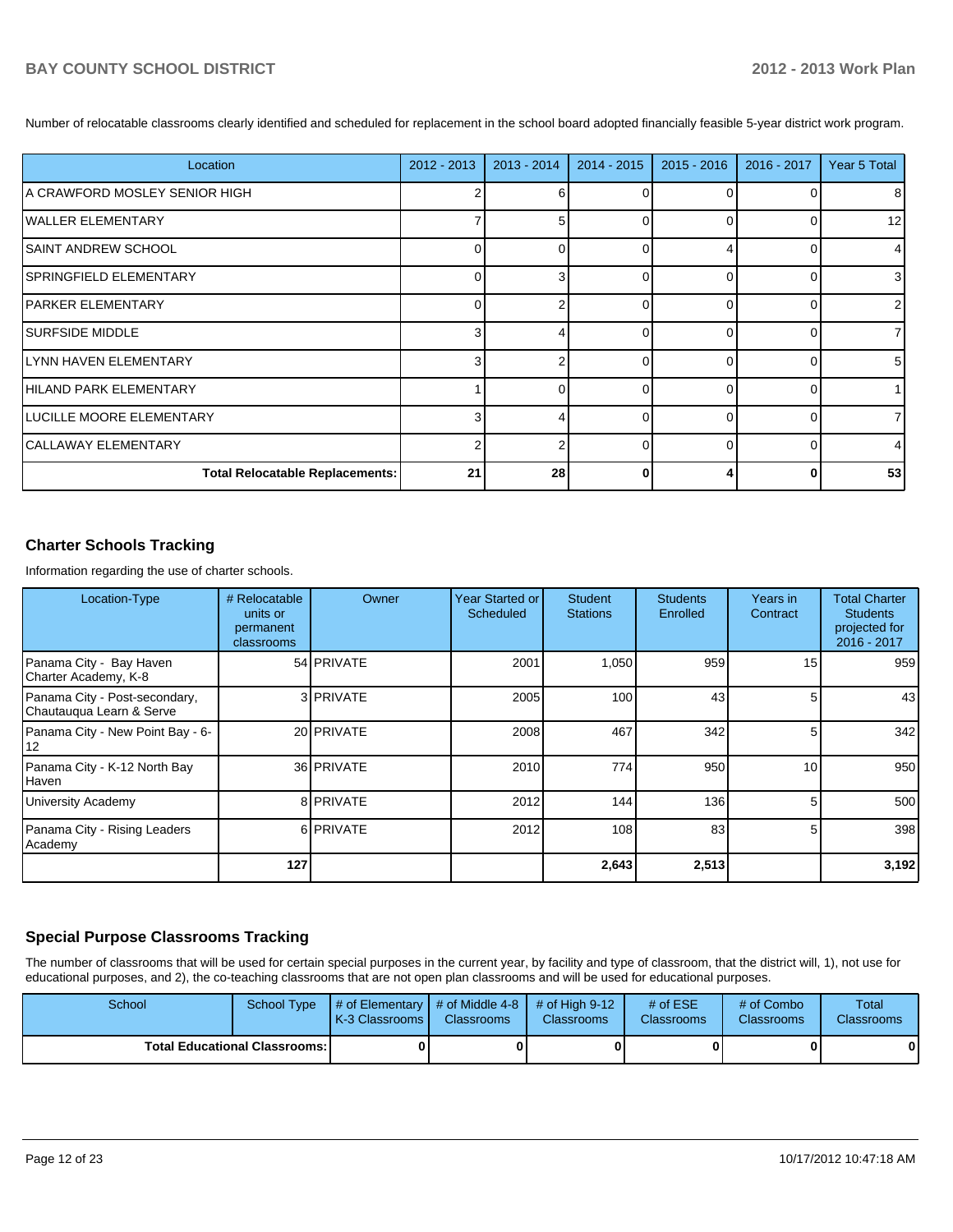| School                               | School Type $\parallel \#$ of Elementary $\parallel \#$ of Middle 4-8 $\parallel \#$ of High 9-12<br><b>IK-3 Classrooms I</b> | <b>Classrooms</b> | <b>Classrooms</b> | # of $ESE$<br>Classrooms | # of Combo<br><b>Classrooms</b> | Total<br><b>Classrooms</b> |
|--------------------------------------|-------------------------------------------------------------------------------------------------------------------------------|-------------------|-------------------|--------------------------|---------------------------------|----------------------------|
| <b>Total Co-Teaching Classrooms:</b> |                                                                                                                               |                   |                   |                          | 01                              | 0                          |

#### **Infrastructure Tracking**

**Necessary offsite infrastructure requirements resulting from expansions or new schools. This section should include infrastructure information related to capacity project schedules and other project schedules (Section 4).**

Not Specified

**Proposed location of planned facilities, whether those locations are consistent with the comprehensive plans of all affected local governments, and recommendations for infrastructure and other improvements to land adjacent to existing facilities. Provisions of 1013.33(12), (13) and (14) and 1013.36 must be addressed for new facilities planned within the 1st three years of the plan (Section 5).**

Not Specified

**Consistent with Comp Plan?** No

#### **Net New Classrooms**

The number of classrooms, by grade level and type of construction, that were added during the last fiscal year.

| List the net new classrooms added in the 2011 - 2012 fiscal year.                                                                                       |                              |                                   | Ivear.                         |                        | List the net new classrooms to be added in the 2012 - 2013 fiscal      |                            |                                 |                        |
|---------------------------------------------------------------------------------------------------------------------------------------------------------|------------------------------|-----------------------------------|--------------------------------|------------------------|------------------------------------------------------------------------|----------------------------|---------------------------------|------------------------|
| "Classrooms" is defined as capacity carrying classrooms that are added to increase<br>capacity to enable the district to meet the Class Size Amendment. |                              |                                   |                                |                        | Totals for fiscal year 2012 - 2013 should match totals in Section 15A. |                            |                                 |                        |
| Location                                                                                                                                                | $2011 - 2012$ #<br>Permanent | $2011 - 2012$ #<br><b>Modular</b> | $2011 - 2012$ #<br>Relocatable | $2011 - 2012$<br>Total | $2012 - 2013$ #<br>Permanent                                           | $2012 - 2013$ #<br>Modular | $2012 - 2013 \#$<br>Relocatable | $2012 - 2013$<br>Total |
| Elementary (PK-3)                                                                                                                                       |                              |                                   |                                |                        |                                                                        |                            |                                 |                        |
| Middle (4-8)                                                                                                                                            |                              |                                   |                                |                        |                                                                        |                            |                                 |                        |
| High (9-12)                                                                                                                                             |                              |                                   |                                |                        |                                                                        |                            |                                 |                        |
|                                                                                                                                                         |                              |                                   |                                |                        |                                                                        |                            |                                 | 0                      |

#### **Relocatable Student Stations**

Number of students that will be educated in relocatable units, by school, in the current year, and the projected number of students for each of the years in the workplan.

| <b>Site</b>                           | $2012 - 2013$ | $2013 - 2014$   | $2014 - 2015$ | $2015 - 2016$ | 2016 - 2017 | 5 Year Average  |
|---------------------------------------|---------------|-----------------|---------------|---------------|-------------|-----------------|
| MARGARET K. LEWIS SCHOOL IN MILLVILLE | 85            |                 |               |               |             | 17 <sup>1</sup> |
| OAKLAND TERRACE ELEMENTARY            |               |                 |               |               |             | 14              |
| <b>SURFSIDE MIDDLE</b>                | 154           |                 |               |               |             | 31              |
| IPARKER ELEMENTARY                    | 36            | 36 <sub>1</sub> |               |               |             | 14              |
| <b>SOUTHPORT ELEMENTARY</b>           |               |                 |               |               |             | $\Omega$        |
| ISPRINGFIELD ELEMENTARY               | 79            | 88              | 22            |               |             | 38 <sup>1</sup> |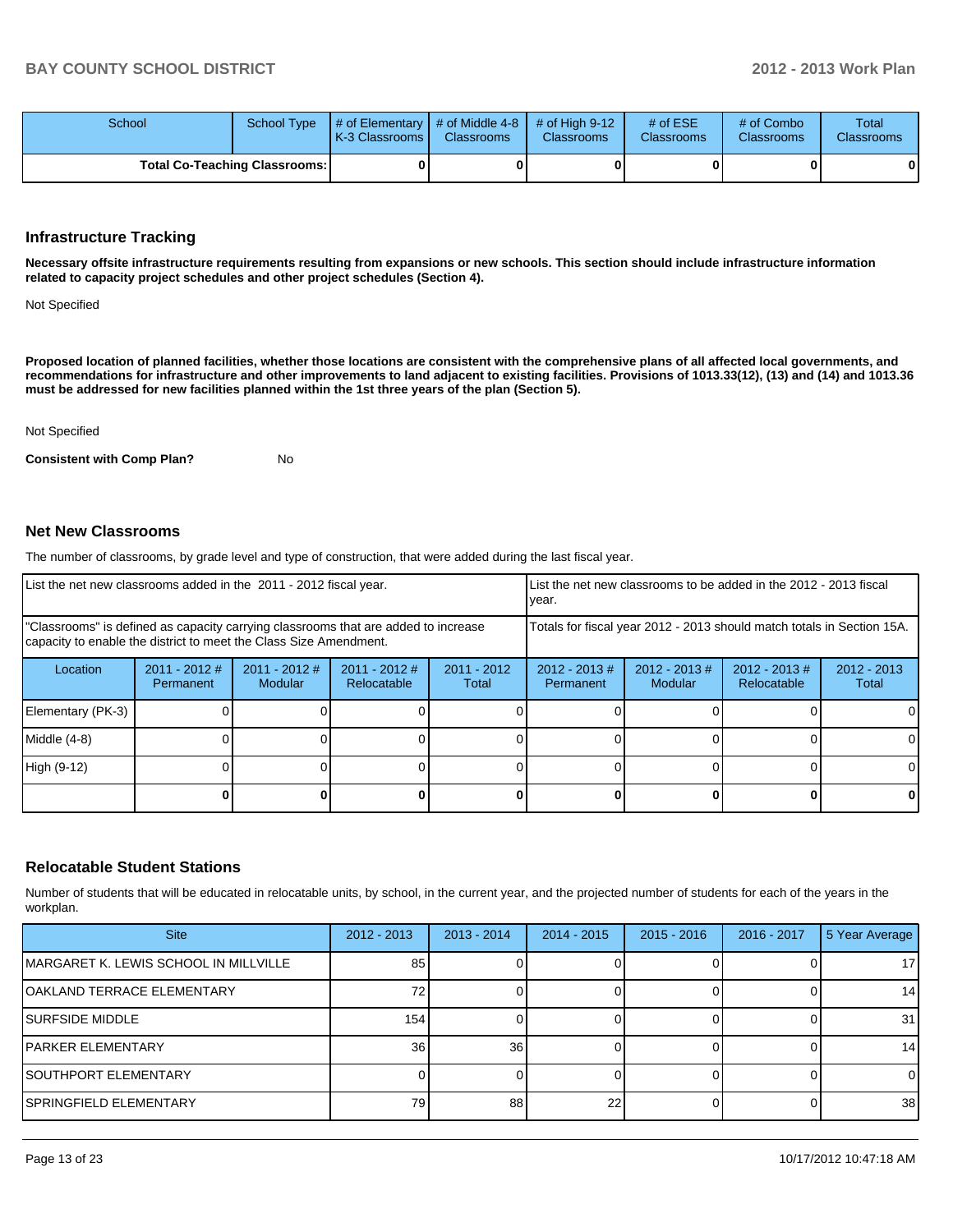| <b>PATRONIS ELEMENTARY</b>              | 0                | $\overline{0}$ | $\mathbf 0$ | $\overline{0}$ | $\overline{0}$      | $\mathbf 0$         |
|-----------------------------------------|------------------|----------------|-------------|----------------|---------------------|---------------------|
| <b>ARNOLD SENIOR HIGH</b>               | 0                | 0              | $\Omega$    | $\Omega$       | 0                   | $\mathbf 0$         |
| <b>BOZEMAN LEARNING CENTER</b>          | 65               | 75             | 75          | 75             | 75                  | 73                  |
| NEW HORIZONS CENTER (OLD)               | 0                | 0              | 0           | 0              | 0                   | $\mathbf 0$         |
| <b>EMERALD BAY ACADEMY</b>              | $\mathbf 0$      | 0              | $\Omega$    | 0              | 0                   | $\mathbf 0$         |
| MERRIAM CHERRY STREET ELEMENTARY        | $\mathbf 0$      | 0              | $\Omega$    | $\Omega$       | 0                   | $\mathbf 0$         |
| LUCILLE MOORE ELEMENTARY                | 108              | 42             | $\Omega$    | $\Omega$       | 0                   | 30                  |
| EVERITT MIDDLE                          | 15               | $\mathbf 0$    | $\Omega$    | $\Omega$       | 0                   | $\mathbf{3}$        |
| HILAND PARK ELEMENTARY                  | 18               | 0              | $\Omega$    | $\Omega$       | 0                   | $\overline{4}$      |
| <b>JINKS MIDDLE</b>                     | $\mathbf 0$      | 0              | $\Omega$    | $\Omega$       | 0                   | $\mathsf{O}\xspace$ |
| LYNN HAVEN ELEMENTARY                   | 90               | 36             | $\Omega$    | $\Omega$       | 0                   | 25                  |
| <b>BAY SENIOR HIGH</b>                  | 35               | $\mathbf 0$    | $\Omega$    | $\Omega$       | 0                   | $\overline{7}$      |
| MERRITT BROWN MIDDLE                    | 0                | 0              | $\Omega$    | $\Omega$       | 0                   | $\mathbf 0$         |
| HUTCHISON BEACH ELEMENTARY              | $\mathbf 0$      | 0              | $\Omega$    | $\Omega$       | 0                   | $\mathbf 0$         |
| CEDAR GROVE ELEMENTARY                  | 54               | 0              | $\Omega$    | $\Omega$       | 0                   | 11                  |
| CALLAWAY ELEMENTARY                     | 51               | 0              | $\Omega$    | $\Omega$       | 0                   | 10                  |
| A CRAWFORD MOSLEY SENIOR HIGH           | 168              | 108            | $\Omega$    | $\Omega$       | 0                   | 55                  |
| <b>TYNDALL ELEMENTARY</b>               | $\mathbf 0$      | $\mathbf 0$    | $\Omega$    | $\Omega$       | 0                   | $\mathbf 0$         |
| SMITH ELEMENTARY                        | 36               | 36             | 36          | 36             | 36                  | 36                  |
| ROSENWALD HIGH                          | 0                | 0              | 0           | 0              | 0                   | $\mathbf 0$         |
| MOWAT MIDDLE                            | 0                | 0              | 0           | $\Omega$       | 0                   | $\mathbf 0$         |
| RUTHERFORD SENIOR HIGH                  | $\mathbf 0$      | 0              | 0           | $\Omega$       | 0                   | $\mathsf{O}\xspace$ |
| NORTHSIDE ELEMENTARY                    | 36               | 36             | 36          | 36             | 36                  | 36                  |
| TOM P HANEY VOCATIONAL-TECHNICAL CENTER | 22               | $\mathbf 0$    | $\Omega$    | $\Omega$       | $\mathbf 0$         | $\overline{4}$      |
| <b>SAINT ANDREW SCHOOL</b>              | 25               | 10             | 10          | 10             | 10                  | 13                  |
| <b>WALLER ELEMENTARY</b>                | 206              | 52             | 36          | 0              | 0                   | 59                  |
| <b>WEST BAY ELEMENTARY</b>              | 0                | 0              | $\mathbf 0$ | 0              | 0                   | $\mathbf 0$         |
| A D HARRIS SENIOR HIGH                  | 0                | 0              | 0           | 0              | 0                   | $\mathsf{O}\xspace$ |
| MARGARET K LEWIS SCHOOL                 | 0                | 0              | 0           | 0              | 0                   | $\mathsf{O}\xspace$ |
| <b>PATTERSON ELEMENTARY</b>             | 0                | 0              | 0           | 0              | 0                   | $\mathsf{O}\xspace$ |
| New Horizons Learning Center (New)      | 0                | 0              | 0           | 0              | 0                   | $\mathbf 0$         |
| <b>BREAKFAST POINT SCHOOL</b>           | $\mathbf 0$      | 0              | 0           | 0              | 0                   | $\pmb{0}$           |
| LEASED                                  | 0                | 0              | 0           | 0              | 0                   | $\mathbf 0$         |
| DEER POINT ELEMENTARY SCHOOL            | 0                | 0              | 0           | 0              | 0                   | $\mathbf 0$         |
| C C WASHINGTON ACADEMY                  | $\boldsymbol{0}$ | 0              | $\mathbf 0$ | $\overline{0}$ | $\mathsf{O}\xspace$ | $\pmb{0}$           |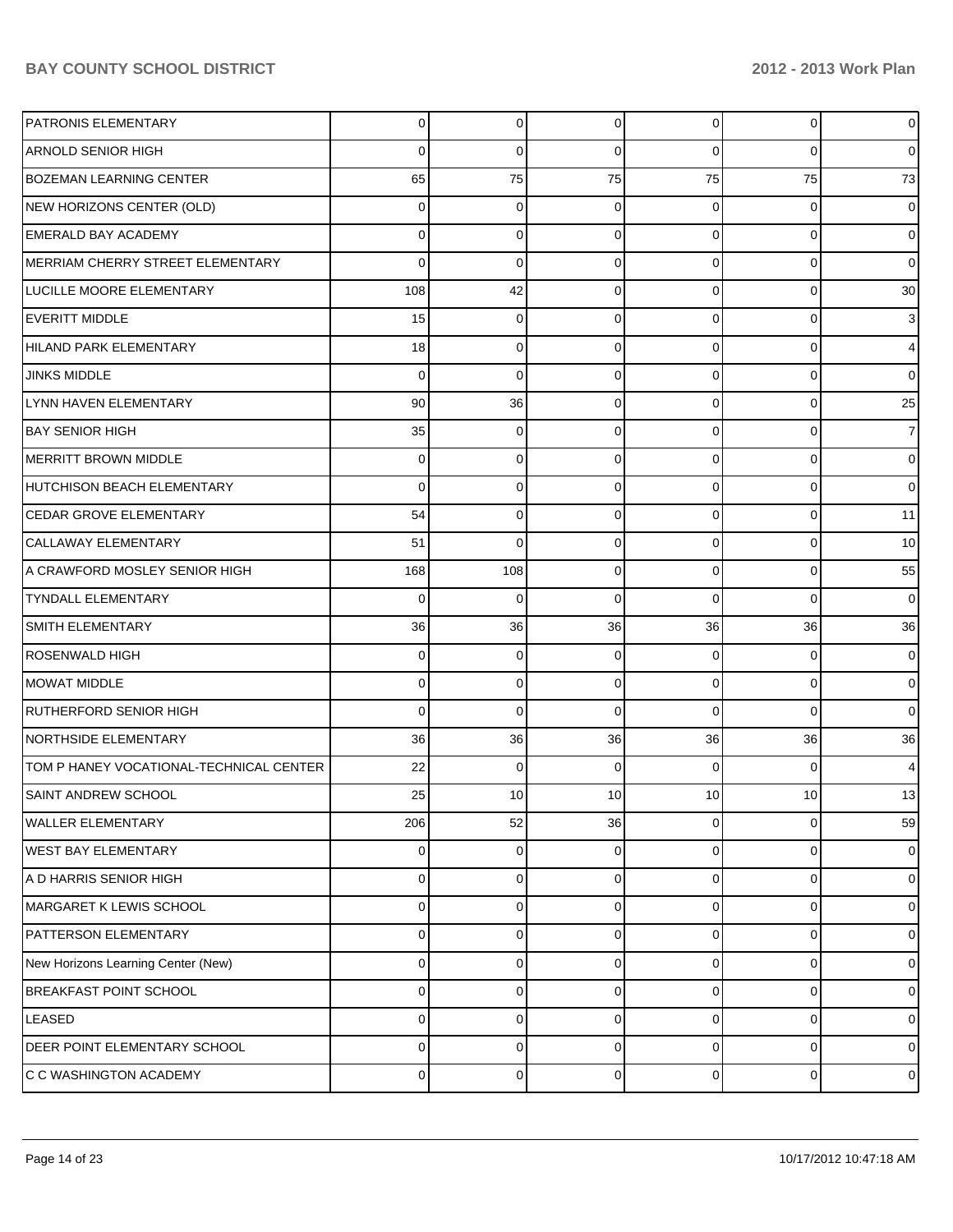| Totals for BAY COUNTY SCHOOL DISTRICT             |        |        |        |        |        |        |
|---------------------------------------------------|--------|--------|--------|--------|--------|--------|
| Total students in relocatables by year.           | ا355.ا | 519    | 215    | 157    | 157 I  | 481    |
| Total number of COFTE students projected by year. | 22,296 | 22,010 | 21,729 | 21,318 | 20.908 | 21,652 |
| Percent in relocatables by year.                  | 6 % l  | 2%     | ' %।   | 1 % I  | 1 % I  | 2%     |

### **Leased Facilities Tracking**

Exising leased facilities and plans for the acquisition of leased facilities, including the number of classrooms and student stations, as reported in the educational plant survey, that are planned in that location at the end of the five year workplan.

| Location                                | # of Leased<br>Classrooms 2012 -<br>2013 | <b>FISH Student</b><br><b>Stations</b> | Owner | # of Leased<br>Classrooms 2016 -<br>2017 | <b>FISH Student</b><br><b>Stations</b> |
|-----------------------------------------|------------------------------------------|----------------------------------------|-------|------------------------------------------|----------------------------------------|
| <b>SURFSIDE MIDDLE</b>                  | $\Omega$                                 | $\Omega$                               |       | 0                                        |                                        |
| PARKER ELEMENTARY                       | $\Omega$                                 | $\Omega$                               |       | $\Omega$                                 |                                        |
| SPRINGFIELD ELEMENTARY                  | 0                                        | $\mathbf 0$                            |       | $\mathbf 0$                              |                                        |
| <b>PATRONIS ELEMENTARY</b>              | 0                                        | $\Omega$                               |       | $\mathbf 0$                              |                                        |
| NEW HORIZONS CENTER (OLD)               | 0                                        | $\Omega$                               |       | $\mathbf 0$                              |                                        |
| LUCILLE MOORE ELEMENTARY                | $\overline{2}$                           | 36                                     |       | $\mathbf 0$                              |                                        |
| HILAND PARK ELEMENTARY                  | 0                                        | $\Omega$                               |       | 0                                        |                                        |
| <b>JINKS MIDDLE</b>                     | $\Omega$                                 | $\Omega$                               |       | $\Omega$                                 |                                        |
| LYNN HAVEN ELEMENTARY                   | 3                                        | 54                                     |       | $\mathbf 0$                              |                                        |
| <b>BAY SENIOR HIGH</b>                  | $\mathbf 0$                              | $\Omega$                               |       | $\mathbf 0$                              |                                        |
| <b>MERRITT BROWN MIDDLE</b>             | $\Omega$                                 | $\Omega$                               |       | $\Omega$                                 |                                        |
| <b>HUTCHISON BEACH ELEMENTARY</b>       | 0                                        | 0                                      |       | 0                                        |                                        |
| CEDAR GROVE ELEMENTARY                  | $\mathbf 0$                              | $\Omega$                               |       | $\mathbf 0$                              |                                        |
| CALLAWAY ELEMENTARY                     | $\overline{c}$                           | 36                                     |       | $\Omega$                                 |                                        |
| A CRAWFORD MOSLEY SENIOR HIGH           | 2                                        | 50                                     |       | $\mathbf 0$                              |                                        |
| SMITH ELEMENTARY                        | $\mathbf 0$                              | 0                                      |       | $\mathbf 0$                              |                                        |
| <b>ROSENWALD HIGH</b>                   | 0                                        | 0                                      |       | $\mathbf 0$                              |                                        |
| <b>MOWAT MIDDLE</b>                     | $\overline{0}$                           | 0                                      |       | $\mathbf 0$                              |                                        |
| <b>RUTHERFORD SENIOR HIGH</b>           | $\mathbf 0$                              | 0                                      |       | $\mathbf 0$                              |                                        |
| <b>NORTHSIDE ELEMENTARY</b>             | 0                                        | 0                                      |       | $\Omega$                                 |                                        |
| TOM P HANEY VOCATIONAL-TECHNICAL CENTER | 0                                        | $\overline{0}$                         |       | $\mathsf 0$                              |                                        |
| SAINT ANDREW SCHOOL                     | $\mathbf 0$                              | $\Omega$                               |       | $\mathbf 0$                              |                                        |
| <b>WALLER ELEMENTARY</b>                | 8                                        | 148                                    |       | $\Omega$                                 |                                        |
| <b>WEST BAY ELEMENTARY</b>              | 0                                        | $\mathbf 0$                            |       | $\mathbf 0$                              |                                        |
| A D HARRIS SENIOR HIGH                  | $\Omega$                                 | $\Omega$                               |       | $\mathbf 0$                              |                                        |
| <b>MARGARET K LEWIS SCHOOL</b>          | $\Omega$                                 | $\Omega$                               |       | $\Omega$                                 |                                        |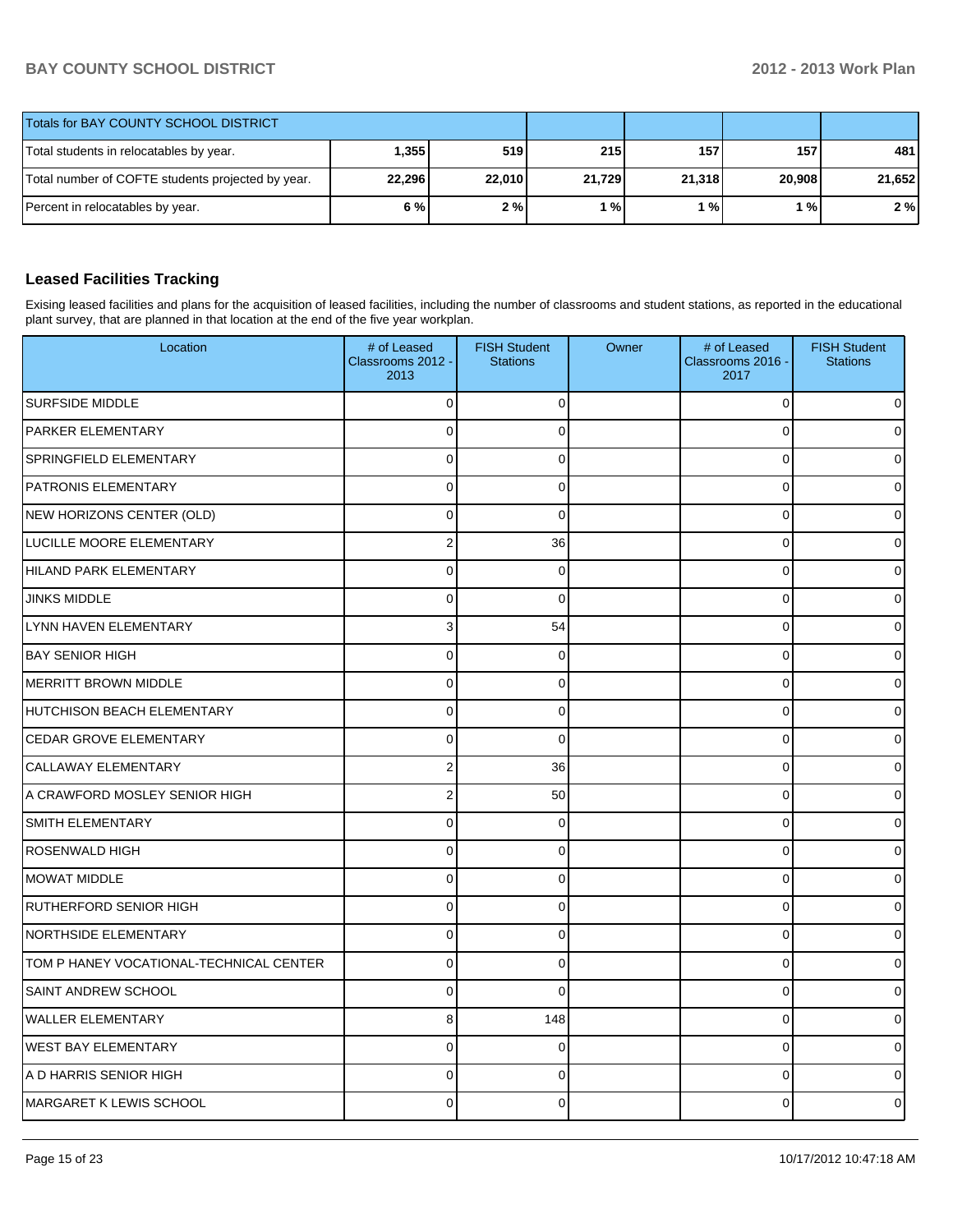| MERRIAM CHERRY STREET ELEMENTARY      |          |          |          | $\overline{0}$ |
|---------------------------------------|----------|----------|----------|----------------|
| New Horizons Learning Center (New)    | 0        | O        | 0        | 01             |
| <b>BREAKFAST POINT SCHOOL</b>         | ŋ        |          | $\Omega$ | 0              |
| <b>LEASED</b>                         | 0        | 0        | 0        | 0              |
| IARNOLD SENIOR HIGH                   | $\Omega$ | 0        | 0        | $\overline{0}$ |
| <b>BOZEMAN LEARNING CENTER</b>        | U        |          | U        | 0              |
| <b>EMERALD BAY ACADEMY</b>            | ŋ        |          | U        | οI             |
| <b>TYNDALL ELEMENTARY</b>             | $\Omega$ | 0        | 0        | $\Omega$       |
| <b>PATTERSON ELEMENTARY</b>           | ∩        |          | $\Omega$ | 0              |
| OAKLAND TERRACE ELEMENTARY            | ŋ        |          | U        | 0              |
| SOUTHPORT ELEMENTARY                  | $\Omega$ | 0        | 0        | 0              |
| EVERITT MIDDLE                        | ⋂        |          | n        | οI             |
| MARGARET K. LEWIS SCHOOL IN MILLVILLE | O        |          | C        | 01             |
| <b>DEER POINT ELEMENTARY SCHOOL</b>   | $\Omega$ | O        | $\Omega$ | 0              |
| <b>C C WASHINGTON ACADEMY</b>         | O        | $\Omega$ | n        | 0              |
|                                       | 17       | 324      | O        | n              |

#### **Failed Standard Relocatable Tracking**

Relocatable units currently reported by school, from FISH, and the number of relocatable units identified as 'Failed Standards'.

Nothing reported for this section.

# **Planning**

#### **Class Size Reduction Planning**

**Plans approved by the school board that reduce the need for permanent student stations such as acceptable school capacity levels, redistricting, busing, year-round schools, charter schools, magnet schools, public-private partnerships, multitrack scheduling, grade level organization, block scheduling, or other alternatives.**

The Bay District School Board has rezoned students in the past three yearsto redistribute the population more evenly. There are no current plans for more rezoning in the next five years.

#### **School Closure Planning**

**Plans for the closure of any school, including plans for disposition of the facility or usage of facility space, and anticipated revenues.**

The Bay District School Board currently has no plans for school closures in the next five years.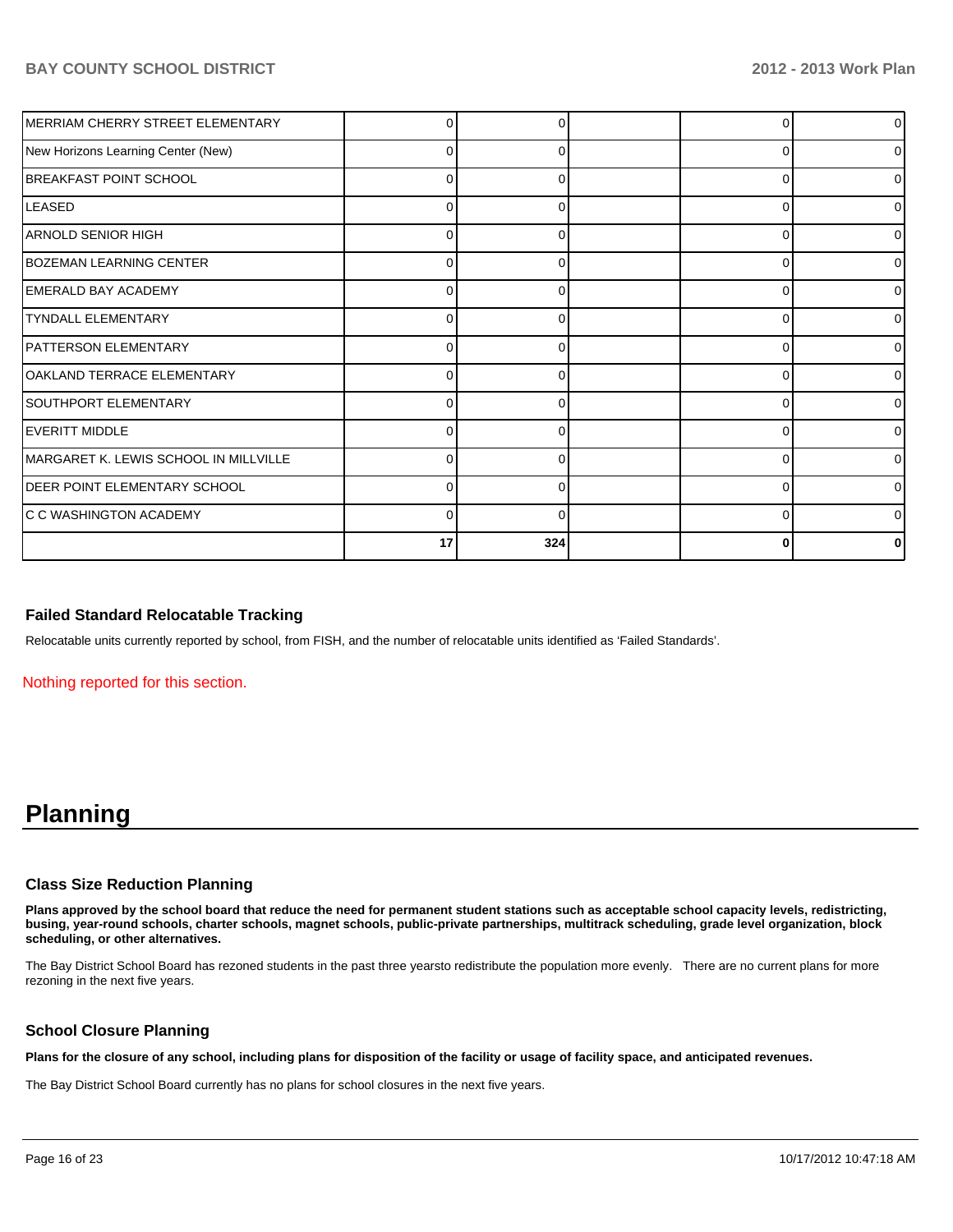# Five Year Survey - Ten Year Capacity **10/17/2012** BAY COUNTY SCHOOL DISTRICT

**Schedule of capital outlay projects projected to ensure the availability of satisfactory student stations for the projected student enrollment in K - 12 programs for the future 5 years beyond the 5-year district facilities work program.**

| Project                                                                                                                                                                                   | Location, Community, Quadrant or other general<br>location | <b>Projected Cost</b> |
|-------------------------------------------------------------------------------------------------------------------------------------------------------------------------------------------|------------------------------------------------------------|-----------------------|
| Everitt - convert old food service into<br>Iclassrooms                                                                                                                                    | <b>East End of County</b>                                  | \$979,000             |
| Hiland Park - convert old food service into<br>Iclassrooms                                                                                                                                | Central part of the County                                 | \$708,000             |
| Jinks - convert old food service into classrooms Central part of the County                                                                                                               |                                                            | \$647,000             |
| Lynn Haven - convert old food service into<br>classrooms & storage                                                                                                                        | North central part of the County                           | \$624,000             |
| Margaret K. Lewis in Millville - Construct a state East End of County<br>of the art school for 175 special needs students<br>which will require acquiring a minimum of 6<br>acres of land |                                                            | \$11,002,000          |
| Springfield - convert old food service into ESE<br> suite                                                                                                                                 | <b>East End of County</b>                                  | \$458,000             |
|                                                                                                                                                                                           |                                                            | \$14,418,000          |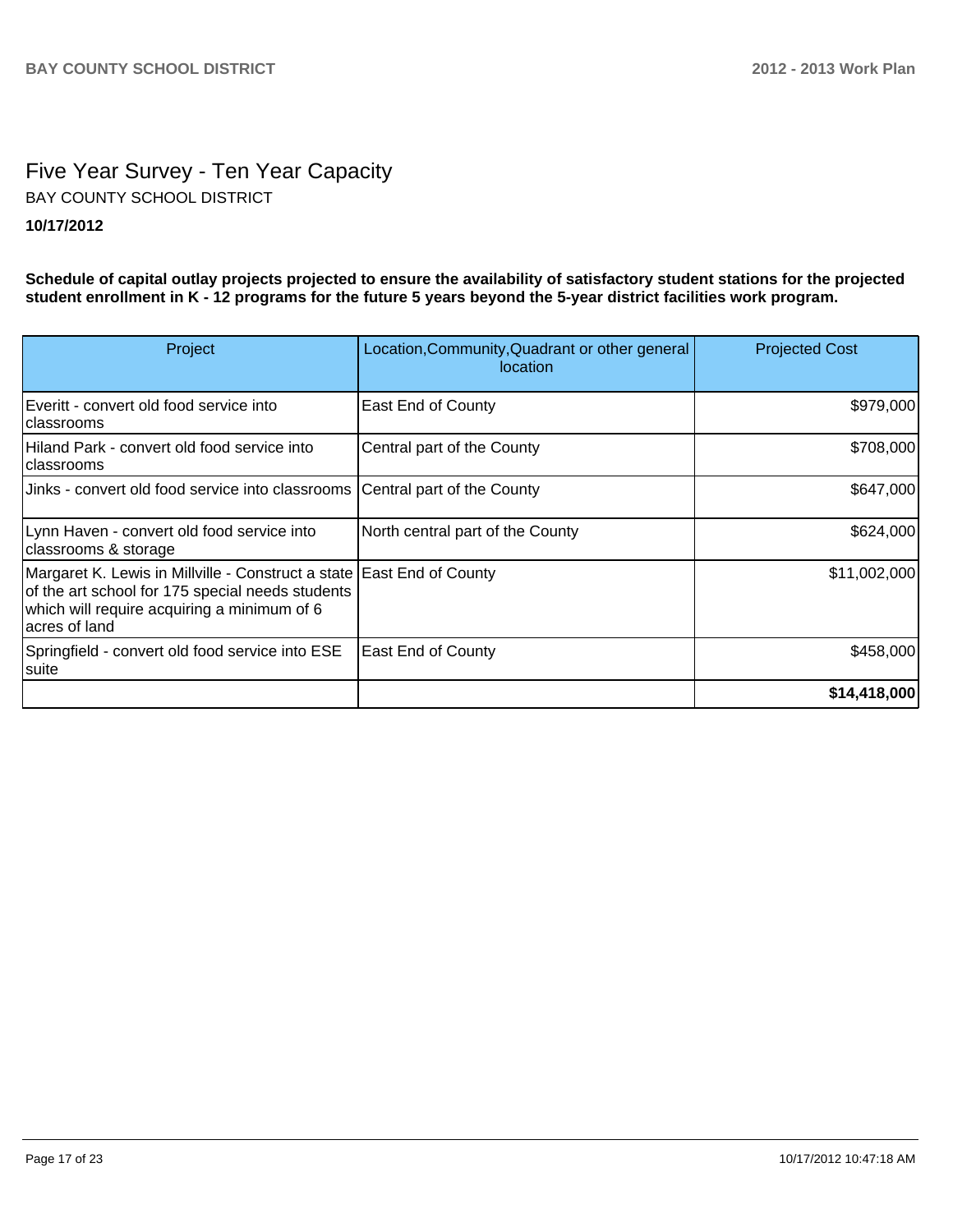# Five Year Survey - Ten Year Infrastructure **10/17/2012** BAY COUNTY SCHOOL DISTRICT

#### **Proposed Location of Planned New, Remodeled, or New Additions to Facilities in 6 thru 10 out years (Section 28).**

Everitt Middle School - construct new food service with multi-purpose room and stage Hiland Park Elementary School - construct new food service with multi-purpose room and stage Jinks Middle School - construct new food service with multi-purpose room and stage Lynn Haven Elementary School - construct new food service with multi-purpose room and stage Springfield Elementary School - construct amphitheater Waller Elementary School - construct new media center; convert old media center into skill labs and storage

#### **Plans for closure of any school, including plans for disposition of the facility or usage of facility space, and anticipated revenues in the 6 thru 10 out years (Section 29).**

A.D. Harris High School was closed effective in 09/10. The property is for sale.

Margaret K. Lewis School was moved to the former Millville Elementary School Campus in 09/10. The property is for sale.

West Bay Elementary School is temporarily closed for the 09/10 school year and portions are being rented for community events. organizations, etc.

Shaw Adult Center was closed effective in 09/10. This property was given to the City of Springfield.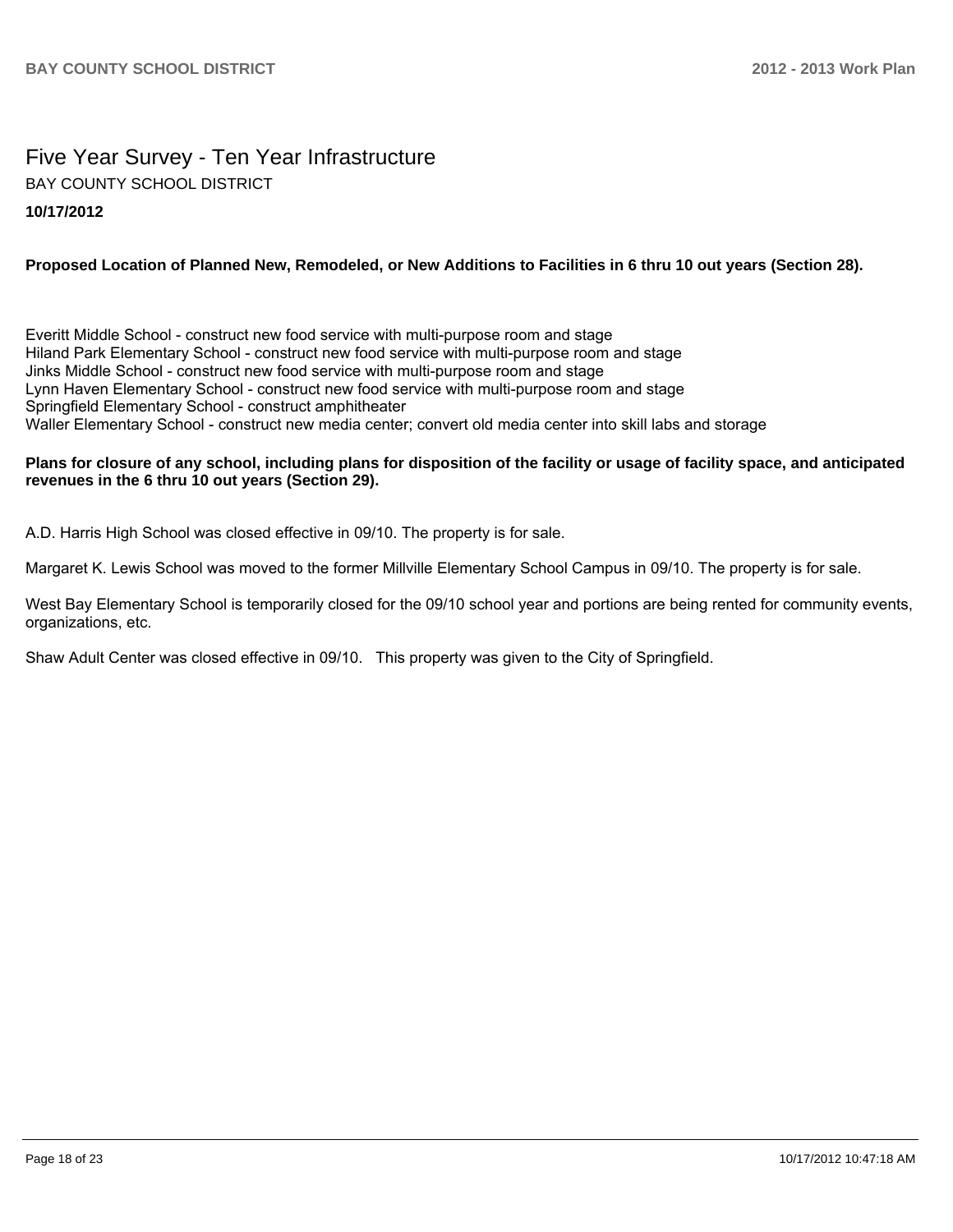# Five Year Survey - Ten Year Maintenance **10/17/2012** BAY COUNTY SCHOOL DISTRICT

**District projects and locations regarding the projected need for major renovation, repair, and maintenance projects within the district in years 6 - 10 beyond the projects plans detailed in the five years covered by the work plan.**

| Project                                                                                   | <b>Projected Cost</b> |
|-------------------------------------------------------------------------------------------|-----------------------|
| Mosley - Convert gym floor to wood & replace bleachers                                    | \$168,000             |
| Bay High - Renovate Bldgs. 23-24 - all systems                                            | \$1,999,000           |
| Callaway - Renovate Bldgs. 4-6 & 10-11 - all systems                                      | \$2,017,000           |
| Cedar Grove - Renovate Bldgs. 1, 3-6, 12-13 - all systems                                 | \$2,230,000           |
| Hiland Park - Renovate Bldgs. 2-4, 6, 9-10 - all systems                                  | \$2,379,000           |
| Arnold - Supplement HVAC system with small chiller, cooling<br>tower, or additional wells | \$336,000             |
| Lucille Moore - Renovate Bldgs. 1-5 - all systems                                         | \$4,848,000           |
| Northside - Renovate Bldgs. 1, 3-4 & convert classrooms into<br>ladministrative area      | \$2,541,000           |
| Parker - Renovate Bldg. 5 - all systems                                                   | \$1,162,000           |
| Young Warehouse - Replace HVAC system                                                     | \$448,000             |
| Rosenwald - Replace chiller in Bldg. 12                                                   | \$392,000             |
| Rutherford - Renovate Bldgs. 2, 5-7, 11-12 - plumbing, fire<br>alarms, finishes, telcom   | \$1,912,000           |
| Springfield - Renovate Bldgs. 2, 4-5, 7-9, 11, 14, 15 - all systems                       | \$3,099,000           |
| St. Andrew - Replace HVAC in Bldgs. 1-2                                                   | \$894,000             |
| Tyndall - Renovate Bldgs. 1-11 & 13 - HVAC                                                | \$2,014,000           |
| Waller - Renovate Bldgs. 3-4 - all systems                                                | \$1,135,000           |
| Nelson Administrative Bldg. - Replace Chiller                                             | \$336,000             |
|                                                                                           | \$27,910,000          |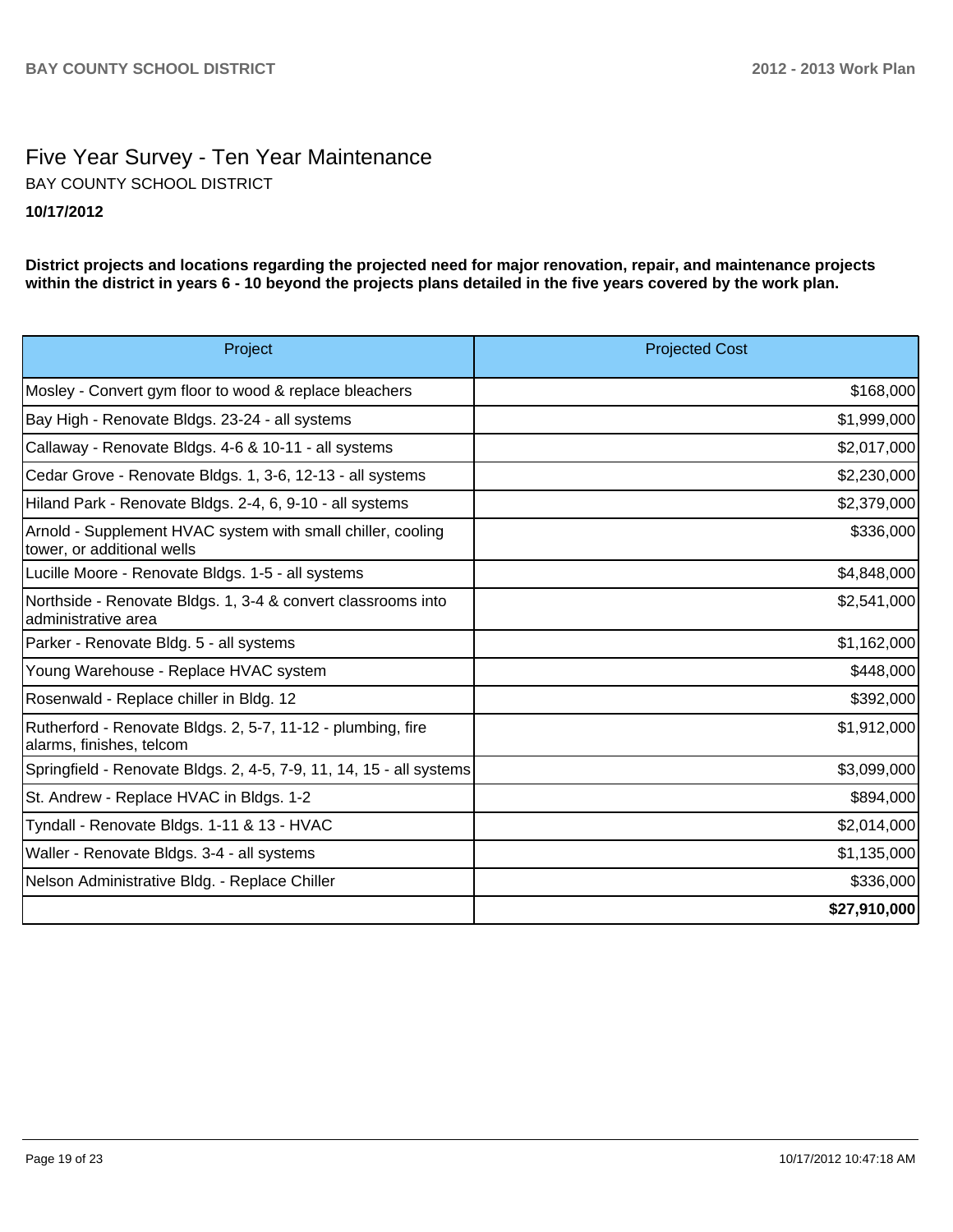# Five Year Survey - Ten Year Utilization **10/17/2012** BAY COUNTY SCHOOL DISTRICT

**Schedule of planned capital outlay projects identifying the standard grade groupings, capacities, and planned utilization rates of future educational facilities of the district for both permanent and relocatable facilities.**

#### Other - ESE, etc | 2,417 | 2,258 742.58 32.89 % | 0 765 765 33.88 % High - District Totals 10,828 10,111 7,314.50 72.34 % -2,223 6,264 79.41 % Middle - District **Totals** 7,962| 7,166| 4,493.51| 62.71 %| -808| 6,077| 95.58 % Elementary - District Totals 16,343 16,343 11,029.92 67.49 % -2,822 12,859 95.10 % **37,550 35,878 23,580.51 65.72 % -5,853 25,965 86.48 %** Grade Level **Projections** FISH Student **Stations** Actual FISH **Capacity** Actual **COFTE** Actual Utilization Actual new **Student** Capacity to be added/remove d Projected **COFTE** Projected **Utilization**

**Combination schools are included with the middle schools for student stations, capacity, COFTE and utilization purposes because these facilities all have a 90% utilization factor. Use this space to explain or define the grade groupings for combination schools.**

No comments to report.

Five Year Survey - Twenty Year Capacity BAY COUNTY SCHOOL DISTRICT

**10/17/2012**

**Schedule of capital outlay projects projected to ensure the availability of satisfactory student stations for the projected student enrollment in K - 12 programs for the future 11 - 20 years beyond the 5-year district facilities work program.**

No items match the criteria.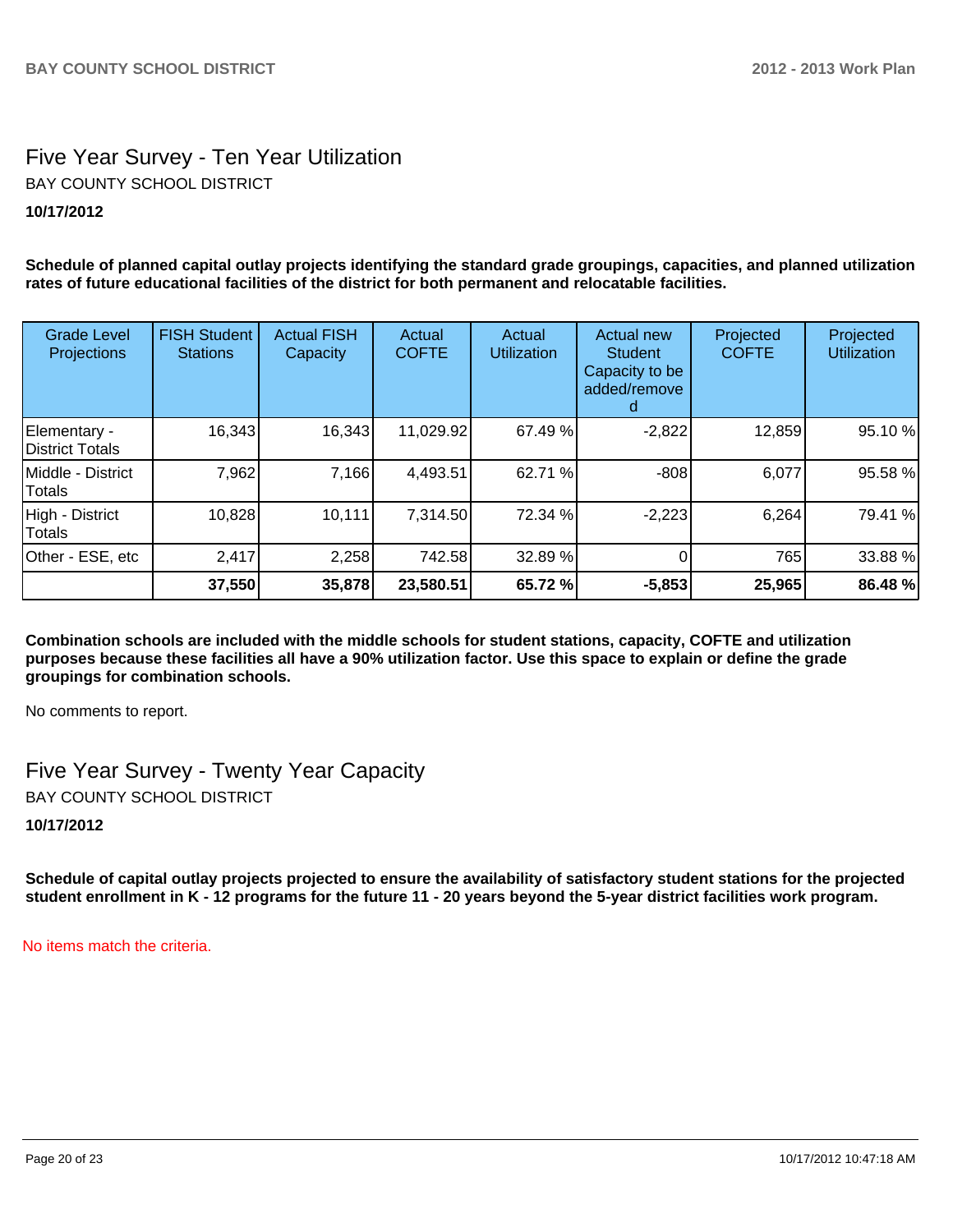# Five Year Survey - Twenty Year Infrastructure **10/17/2012** BAY COUNTY SCHOOL DISTRICT

**Proposed Location of Planned New, Remodeled, or New Additions to Facilities in the 11 through 20 out years (Section 28).**

Not Specified

**Plans for closure of any school, including plans for disposition of the facility or usage of facility space, and anticipated revenues in the 11 through 20 out years (Section 29).**

Not Specified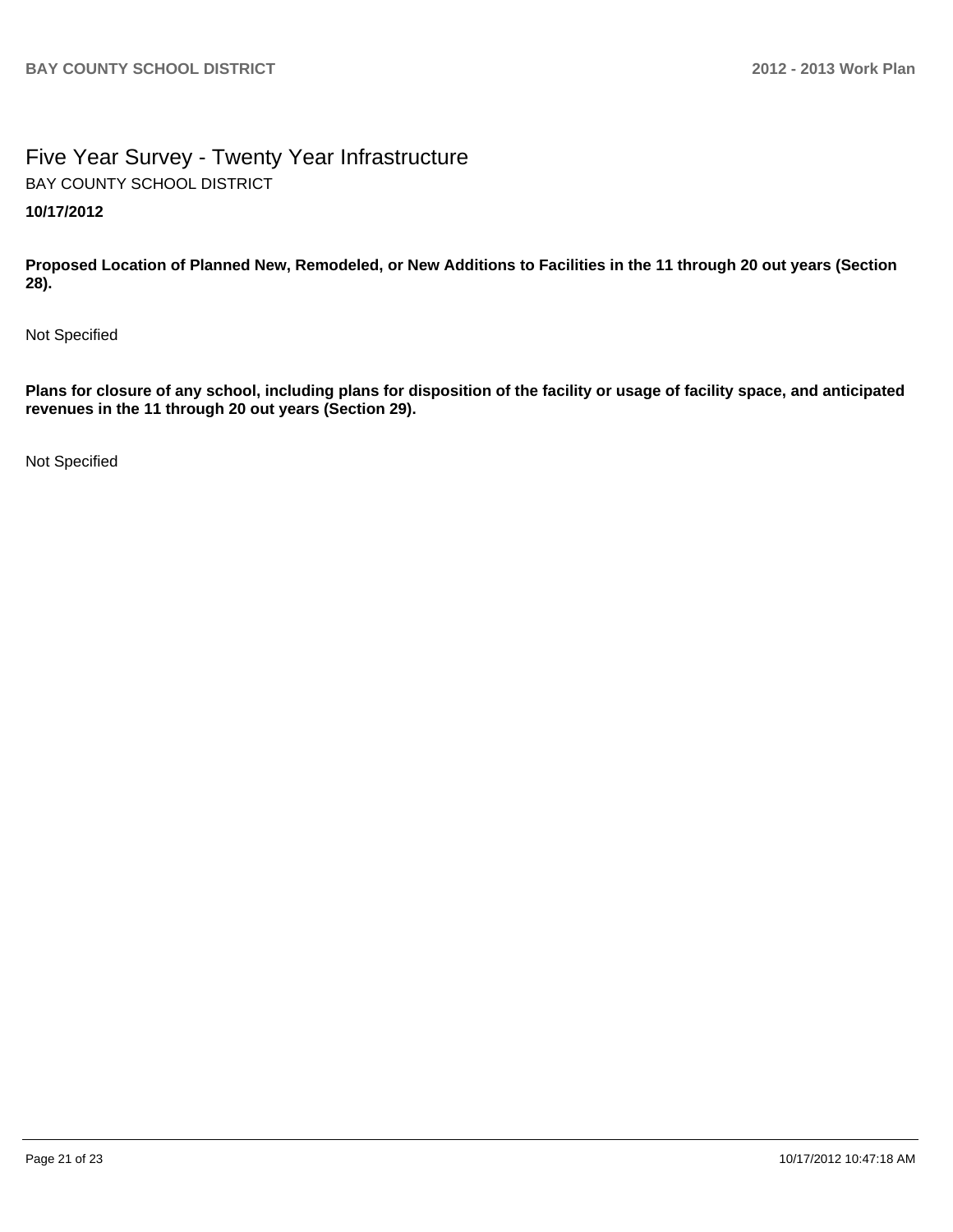# Five Year Survey - Twenty Year Maintenance **10/17/2012** BAY COUNTY SCHOOL DISTRICT

**District projects and locations regarding the projected need for major renovation, repair, and maintenance projects within the district in years 11 - 20 beyond the projects plans detailed in the five years covered by the work plan.**

| Project                                                          | <b>Projected Cost</b> |
|------------------------------------------------------------------|-----------------------|
| Mosley - Renovate Bldg. 2 - all systems                          | \$1,647,000           |
| Bay High - Renovate Bldgs. 7 & 14 - all systems                  | \$5,950,000           |
| Callaway - Renovate Bldg. 13 - all systems                       | \$386,000             |
| Deane Bozeman - Renovate Bldgs. 1-9                              | \$13,681,000          |
| Everitt - Renovate Bldgs. 1,2,3,5-6,8-9 - all systems            | \$9,225,000           |
| H. Beach - Renovate Bldg. 11 - all systems                       | \$1,309,000           |
| Arnold - Renovate Bldgs. 1-6 - all systems                       | \$23,184,000          |
| Jinks - Renovate Bldgs. 6 & 10 - all systems                     | \$868,000             |
| Lynn Haven - Renovate Bldgs. 1-4 & 6-7 - all systems             | \$3,402,000           |
| Merriam Cherry Street - Renovate Bldgs. 3,8,11, 12 - all systems | \$2,551,000           |
| Mowat - Renovate Bldgs. 4-8 & 11                                 | \$6,859,000           |
| Oakland Terrace - Renovate Bldgs 13 & 14 - all systems           | \$1,410,000           |
| Parker - Renovate Bldgs. 1 & 2 - all systems                     | \$2,177,000           |
| Patterson - Renovate Bldgs. 2 & 16                               | \$1,752,000           |
| Rosenwald - Renovate Bldgs. 1-7 & 10-13                          | \$9,170,000           |
| Southport - Renovate Bldgs. 1,4,8 & 11                           | \$4,111,000           |
| St. Andrew - Renovate Bldgs. 1-2                                 | \$1,890,000           |
| Tom. P. Haney - Renovate Bldgs. 2-4                              | \$2,331,000           |
| Waller - Renovate Bldgs. 1-2 & 5                                 | \$3,616,000           |
|                                                                  | \$95,519,000          |